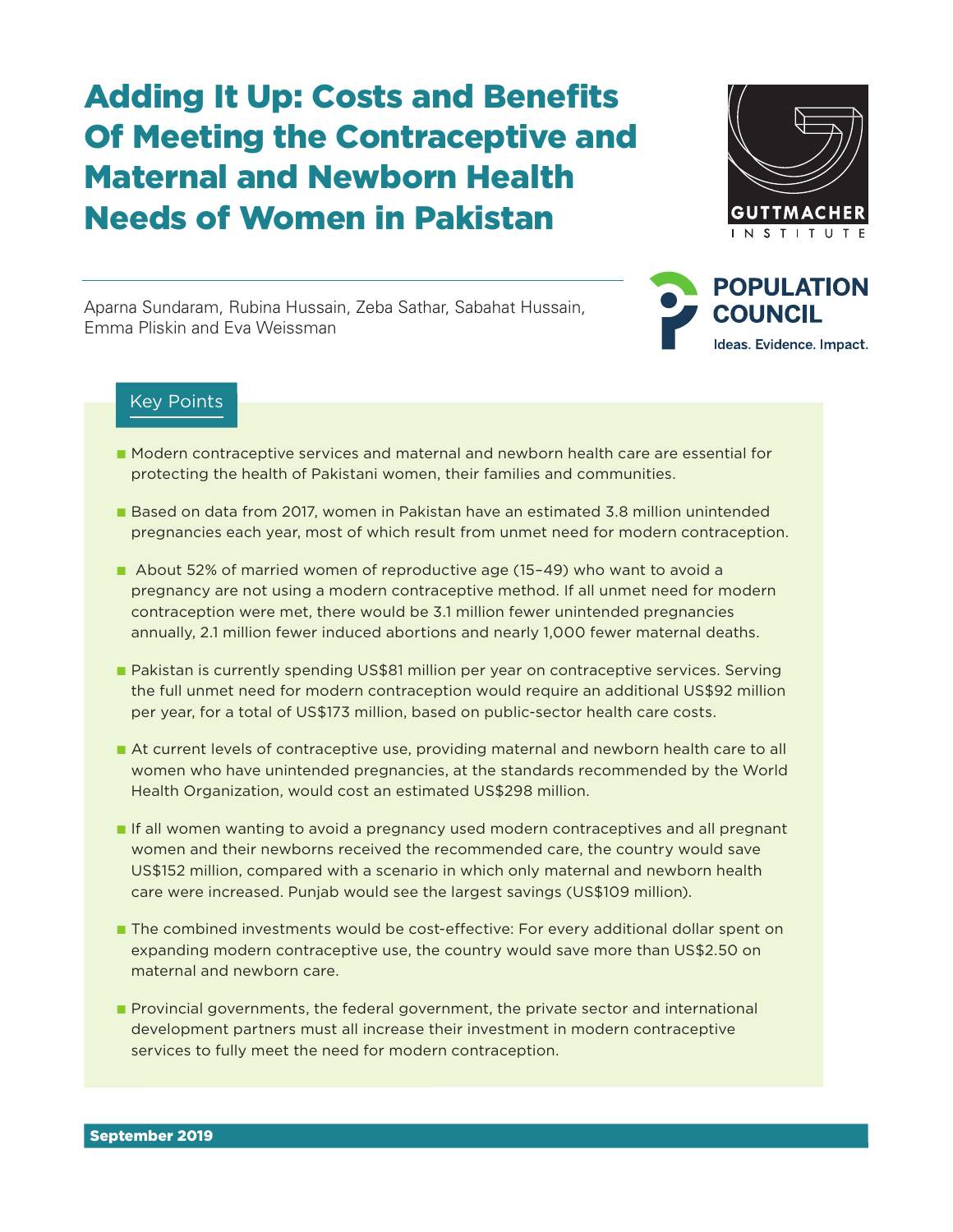

#### **Adding It Up: Costs and Benefits of Meeting the Contraceptive and Maternal And Newborn Health Needs of Women in Pakistan**

Aparna Sundaram, Rubina Hussain, Zeba Sathar, Sabahat Hussain, Emma Pliskin and Eva Weissman

### Contents

| Benefits of increased contraceptive use 12 |  |
|--------------------------------------------|--|

| Investing in modern contraception and maternal |
|------------------------------------------------|
|                                                |
|                                                |
|                                                |

### **ACKNOWLEDGMENTS**

This report was written by Aparna Sundaram, Rubina Hussain and Emma Pliskin of the Guttmacher Institute; Zeba Sathar and Sabahat Hussain of the Population Council, Islamabad, Pakistan; and Eva Weissman, independent consultant. It was edited by Chris Olah and Haley Ball. The authors are grateful for contributions provided by the following Guttmacher colleagues: Suzette Audam, Ann Biddlecom, Kate Castle, Jacqueline E. Darroch, Ayana Douglas-Hall, Susheela Singh and Elizabeth Sully; and Population Council colleagues: Ali Mir, Gul Rashida and Maqsood Sadiq. They also thank the external reviewers, Afeef Mahmood and Hanid Mukhtar, as well as the Government of Pakistan and the Technical Resource Facility for sharing data.

This report has been made possible by UK Aid from the UK Government. The views expressed are those of the authors and do not necessarily reflect the positions and policies of the UK Government. The Guttmacher Institute gratefully acknowledges the unrestricted funding it receives from many individuals and foundations—including major grants from the William and Flora Hewlett Foundation and the David and Lucile Packard Foundation—which undergirds all of the Institute's work.



© Guttmacher Institute, 2019

Suggested citation: Sundaram A et al., *Adding It Up: Costs and Benefits of Meeting the Contraceptive and Maternal and Newborn Health Needs of Women in Pakistan,* New York: Guttmacher Institute, 2019, https://www.guttmacher.org/ report/adding-it-up-meeting-contraceptive-mnh-needs-pakistan.

https://doi.org/10.1363/2019.30703

**www.guttmacher.org**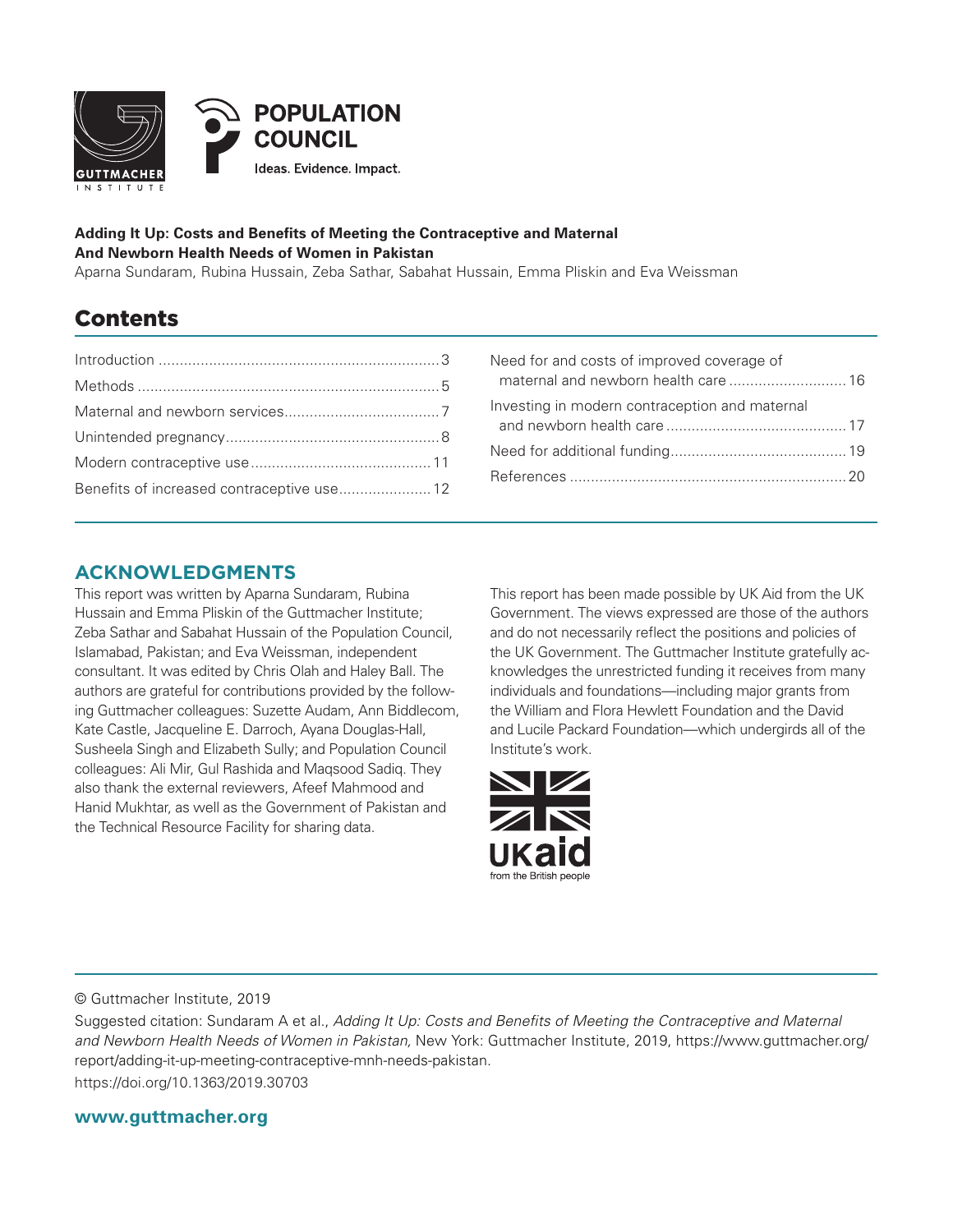### Introduction

ccess to reproductive health services, including<br>maternal and newborn health care and contra-<br>ceptive services, is essential for protecting the<br>health of Pakistani women and their children.<br>Maternal and newborn health care maternal and newborn health care and contraceptive services, is essential for protecting the health of Pakistani women and their children. Maternal and newborn health care greatly improves women's health outcomes during pregnancy and delivery, in addition to improving the health of their newborns, while contraceptive use enables women and their husbands to have the number of children they want, when they want them.

Receiving needed maternal and newborn care can mean the difference between life and death for pregnant women and newborns, and appropriate services can also prevent the short- and long-term effects of pregnancyrelated injuries, infection and disabilities.<sup>1</sup> Since the health of mothers and their newborns are inextricably linked, preventing death and disability requires implementing many of the same interventions for both woman and child, such as antenatal care, skilled assistance during delivery and access to emergency obstetric care.

However, providing a comprehensive package of maternal and newborn health services\* can be costly for a middle-income country like Pakistan. One way to manage the costs of providing such care to all women who need it is to reduce the number of unintended pregnancies i.e., pregnancies experienced by women who want to postpone or stop childbearing. This also allows women to have the number of children they want and to time their pregnancies as desired. Reducing unintended pregnancies depends in part on whether couples have access to modern contraceptive methods<sup>†</sup> and elect to use them. In Pakistan, the use of modern methods among all married women of reproductive age (15–49) increased from 9% in 1990–1991 to 26% in 2012–2013.<sup>2,3</sup> Contraceptive use remains at that still fairly low level: According to the most recent Pakistan Demographic and Health Survey (PDHS) in 2017–2018, 25% of married women were using a modern method of contraception.4 Substantial unmet need for modern methods persists (experienced by 17% of all married women in 2017–2018), contributing to high unintended pregnancy levels and the health risks they entail, such

as increased risk of maternal death and disability.

In this report, we discuss the need for and costs and benefits of expanding sexual and reproductive health services in Pakistan in two key areas: modern contraceptive services and maternal and newborn health care. Estimates are presented at both the national and subnational levels (see box, page 4).

Results are estimated for women aged 15–49 and their newborns needing these services. We show the current levels of services provided and the health benefits that accrue from current services, as well as the savings that would accrue if the public health sector were to meet 100% of service needs. We estimate the costs of current services and of fulfilling the unmet need for services, based on public-sector costs for services, including the cost savings that would result from meeting all needs for contraceptive services and maternal and newborn health care simultaneously. These analyses are described in the Methods section.

The Pakistan national government has committed to ensuring universal access to sexual and reproductive health care and to investing in the expansion of contraceptive services, as part of its commitments to the Family Planning 2020 (FP2020) global partnership and as a signatory to the United Nations' Sustainable Development Goals.5–7 These commitments are also reinforced by the recommendations made by the Council of Common Interests based on the Supreme Court of Pakistan's 2018 task force on population growth.<sup>8</sup> The findings presented in this report provide evidence to help policymakers and donors gauge how much increased investment in reproductive health services is required, and how increased service provision will reduce unintended pregnancy and maternal mortality and morbidity in Pakistan.

<sup>\*</sup>Antenatal, labor, delivery, postpartum and newborn care, and care for women who experience stillbirth, miscarriage, ectopic pregnancy or induced abortion. †Sterilization, injectables, long-acting reversible methods (implants and IUDs), standard days method, pills, condoms and other supply methods.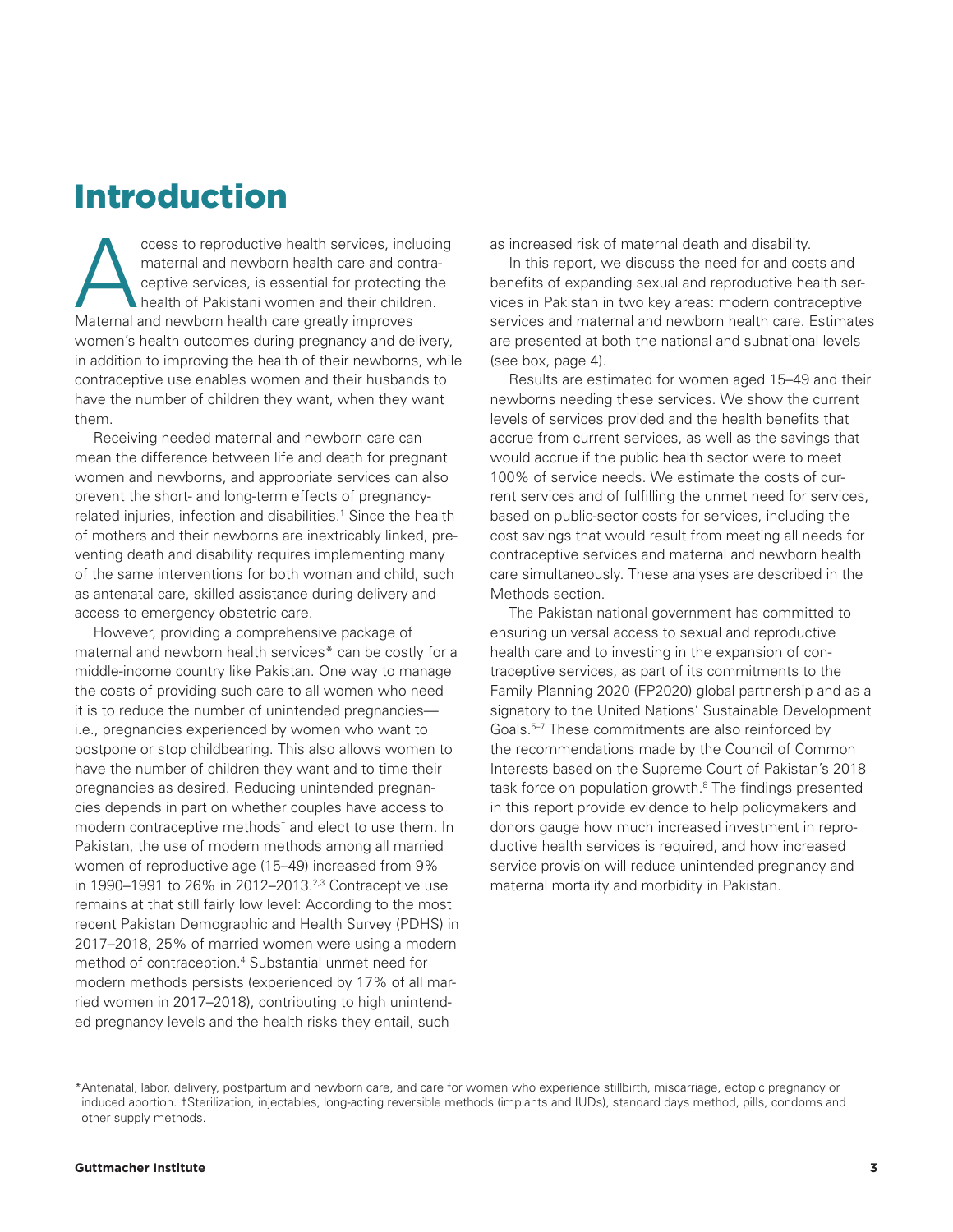Pakistan is the sixth most populous country in the world, with a population of 213 million.<sup>9,10</sup> This culturally and ethnically diverse country has a mostly agrarian, though rapidly urbanizing, population. Pakistan is divided into four provinces: Balochistan, Khyber Pakhtunkhwa, Punjab and Sindh; two regions: Azad Jammu and Kashmir, and Gilgit-Baltistan; and two other administrative areas: the former Federally Administered Tribal Areas (FATA) and Islamabad Capital Territory (ICT).4 For the purposes of this report, all of these administrative units will be referred to as regions when described together.

Punjab is the most populous region with approximately 110 million people, followed by Sindh (48 million people) and Khyber Pakhtunkhwa (31 million).9 Women of reproductive age (15–49) constitute nearly onequarter of the total population, and the majority of women live in rural areas in all regions except Sindh and ICT, where about half of women live in urban areas. $9,11$ 

The sociodemographic characteristics of women vary widely across regions. Nationally, a little more than one-third of women aged 15–49 have had at least some secondary education, ranging from 5% in FATA to 58% in ICT. About a quarter of Pakistan's population is classified as living below the poverty level, according to the Pakistan Planning Commission, with wide variance by province. Balochistan has the highest proportion (41% of the population); the lowest proportions are in Azad Jammu and Kashmir (18%) and Punjab (21%).

§

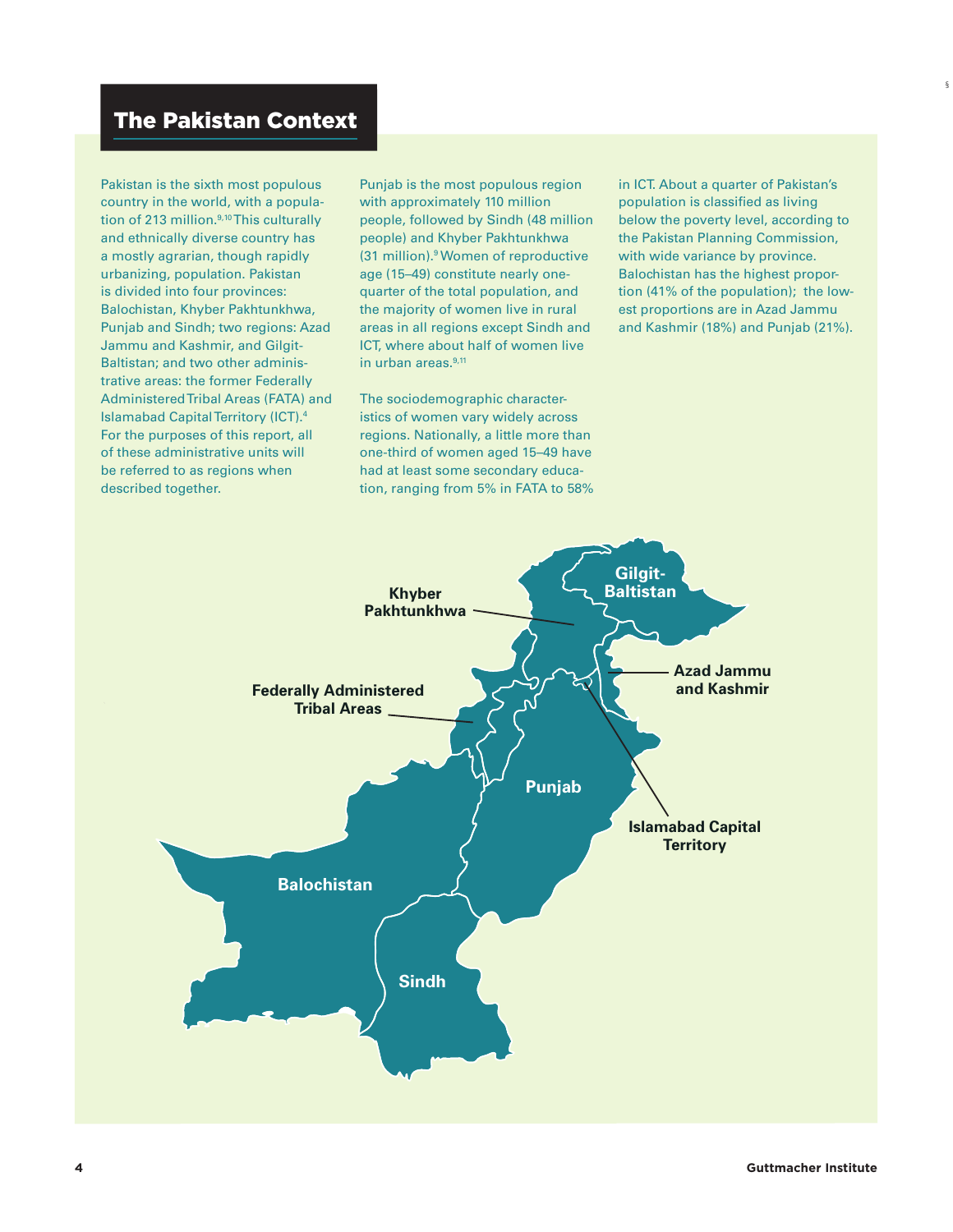### Methods

**Talent**<br>Pakistan his report is part of the ongoing Adding It Up project by the Guttmacher Institute, international organizations and a number of country-specific organizations, including the Population Council, Pakistan. The methods used in our analysis are based on the Adding It Up methodologies published in 2016 and 2018;<sup>13,14</sup> they are described briefly here and in more detail online (https://www.guttmacher.org/report/adding-it-upmeeting-contraceptive-mnh-needs-pakistan). This report uses a range of sources to provide context regarding the current state of reproductive health in Pakistan. We also conduct original analyses to estimate current use of and need for modern contraceptive services and maternal and newborn health care, as well as the costs and benefits of providing these services.

We estimate the benefits of expanded modern contraceptive services in terms of reductions in unintended pregnancies, maternal deaths, disability-adjusted life years (DALYs)‡ and abortions, most of which are unsafe. In addition to providing these estimates for the current level of modern contraceptive use, we discuss the costs and benefits of two hypothetical scenarios of contraceptive use: a scenario in which no women use modern contraceptives and an ideal scenario in which all women who need modern contraception use it (i.e., 100% of unmet need is satisfied). In the first scenario, maternal and newborn health care is held constant at current levels, and in the other scenario, need for these services is fully met. We define women with an unmet need for modern contraception as those who want to avoid pregnancy but are using either traditional methods (i.e., withdrawal, periodic abstinence and folk methods—which typically have high failure rates) or no method.§ We define women who want to avoid a pregnancy as those who are able to become pregnant, but who want to postpone their next birth for two or more years, or who want to stop childbearing altogether.\*\*

Next, the report provides estimates of the costs of expanding maternal and newborn health care to all women who need it, as well as the costs and savings associated with simultaneously expanding modern contraceptive services and maternal and newborn health care.†† We estimate current costs, as well as costs under three hypothetical scenarios: a scenario in which no women use modern contraception and maternal and newborn health care is provided at the current level; a scenario in which maternal and newborn care is provided to all women who need it and modern contraceptive services remain at current levels; and an ideal scenario in which both modern contraceptive services and maternal and newborn health care are provided to all women who need them.

All analyses are based on the costs of care in the public sector, under the assumption that the government has a mandate to provide these services; we make no assumption about who pays for care or what proportion of the total is paid directly by individuals. In reality, the costs could be higher if a large proportion of women seek these services in the private sector, where costs are highly variable; the costs presented in this report may therefore be considered to be minimum estimates.

Unless otherwise noted, the data were calculated using the following methods and sources. All estimates concerning women in need of contraceptive and maternal and newborn health care services are for married women of reproductive age (15–49) in 2017 and are shown for the country as a whole and for each region; they are broken down according to women's socioeconomic status, as measured by the 2017–2018 PDHS.<sup>4</sup> Where necessary, we projected estimates to 2017 from the most recent available data. The national and regional numbers of women of reproductive age were estimated using data from the 2017 Pakistan Population and Housing Census and the proportions of women who were married, in each wealth

<sup>‡</sup>DALYs are a measure of the number of years of healthy life lost as a result of premature death and disability. One DALY equals one lost year of healthy life. The measure was developed to provide comparable estimates of the burdens of premature death and disability attributable to different causes across contexts. §Our definition of unmet need differs from the standard definition used by the DHS in that DHS defines women using traditional methods as having their contraceptive needs met. Our definition also differs from the DHS definition in that we present unmet need only among women who want to avoid pregnancy, not among all married women. \*\*Information on sexual activity, contraceptive use and pregnancy desires among unmarried women in Pakistan is not available; therefore, our analyses of contraceptive use and needs are based on the behaviors of married women as measured in the 2017–2018 PDHS, and all married women are assumed to be sexually active. The level of sexual activity among unmarried women is likely to be very low, based on information available for the subregion of South Asia.14 Because unmarried women's share of total pregnancies will be very small, all pregnancies are included in the analyses and in the results presented. ††This report considers all pregnancies in Pakistan in calculating costs and benefits of the health care that women need.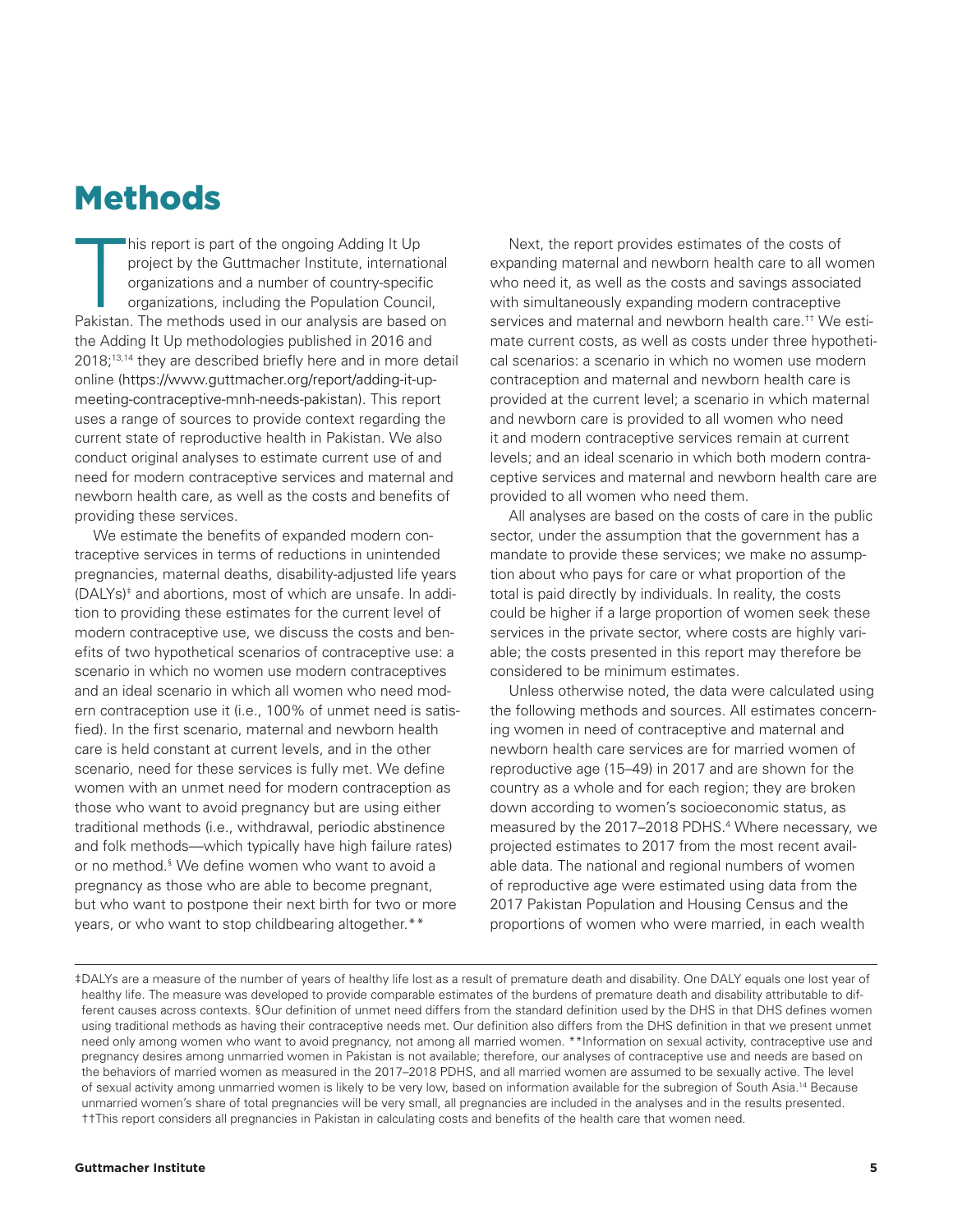quintile and living in each region, were obtained from the 2017–2018 PDHS and applied to the total number of women of reproductive age.<sup>4,9</sup> Numbers of women who desire to avoid pregnancy and use contraception were also calculated using data from the 2017–2018 PDHS.

We calculated numbers of unintended pregnancies in each region at current levels of contraceptive use, as well as for the hypothetical scenarios, using contraceptive use failure rates and pregnancy rates for nonusers from the 2017–2018 PDHS and other sources.<sup>11,13-17</sup> Pregnancy intendedness and pregnancy outcomes were estimated using calculations of data from three key sources: the 2017–2018 PHDS (to obtain regional number of births and their status as either planned or unplanned), a 2012 national abortion incidence study (to arrive at regional abortion estimates) and a clinical study estimating miscarriage.<sup>11,18,19</sup> The number of pregnancy-related deaths was projected to 2017 using the most recent province-level estimates of the maternal mortality ratio (MMR) from the 2006–2007 PDHS and results from the regression model used by the World Health Organization (WHO), United Nations Children's Fund (UNICEF) and United Nations Population Fund (UNFPA).20–22 As estimates of the MMR and abortion incidence were unavailable for some regions, we used national estimates for Azad Jammu and Kashmir, the former Federally Administered Tribal Areas (FATA) and Gilgit-Baltistan; for Islamabad Capital Territory (ICT), Punjab's MMR and the national abortion estimate were used. National estimates of pregnancy-related DALYs among women were obtained from the Institute for Health Metrics and Evaluation.<sup>23</sup>

Costs of contraceptive services and maternal and newborn health care were estimated using an ingredientsbased costing method: For each contraceptive method or health care intervention, we combined the direct costs (in 2017 U.S. dollars) of drugs, supplies and materials, labor and hospitalization, with the indirect costs (also known as programs and systems costs, which include management, infrastructure, communications and outreach) to arrive at an annual cost of protection against unintended pregnancy for each woman receiving pregnancy-related medical care.14,24 Direct costs of contraceptives were taken from UNFPA's Reproductive Health Interchange database, drug and supply costs came from international prices in the UNICEF Supply Catalogue, and the cost of labor (salaries for different categories of medical professionals) was based on derivations from estimates used in the Essential Package of Health Services for Primary Health Care accepted by most of the provinces.<sup>25-31</sup>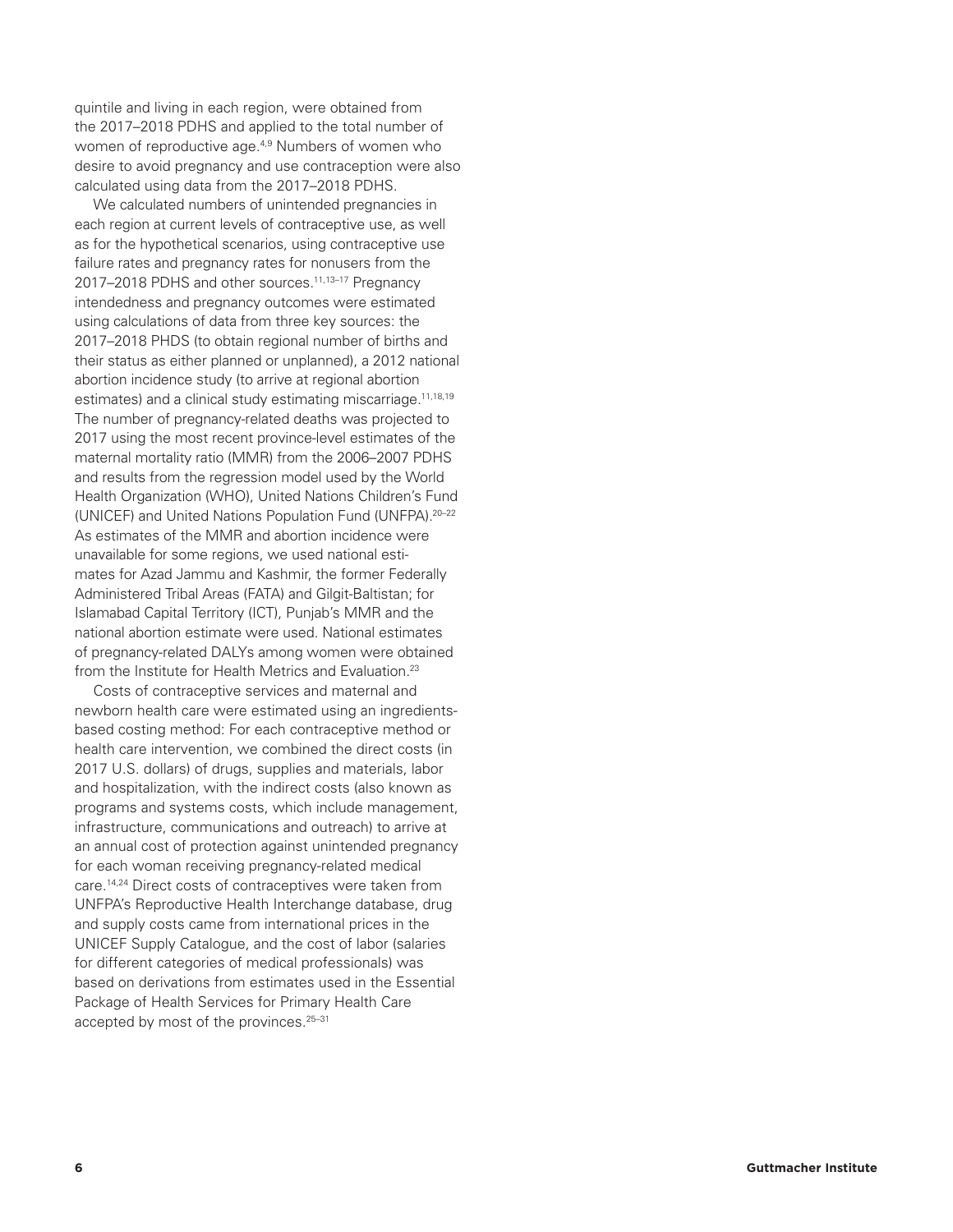### Maternal and Newborn Services

some areas of maternal health care use, such<br>an increase in antenatal care overall and a rise<br>the number of births taking place in health fa<br>ties but a large proportion of pregnant women in Paki some areas of maternal health care use, such as an increase in antenatal care overall and a rise in the number of births taking place in health facilities, but a large proportion of pregnant women in Pakistan still do not receive the maternal and newborn care they need.1,2,4 Only half of pregnant women in 2017–2018 obtained the recommended minimum of four antenatal care visits with a health care professional.‡‡11 About twothirds of recent births (69%) in that timeframe were delivered in a health facility and 72% of births were delivered by a skilled birth attendant, compared with 53% and 57%, respectively, in 2012–2013.<sup>32</sup> These components of care are crucial for preventing and managing the health complications that could arise during pregnancy and delivery.

One consequence of inadequate coverage of pregnancyrelated care is its contribution to high maternal mortality: In 2015, there were 178 maternal deaths per 100,000 live births nationally, and maternal mortality ranged widely across provinces.<sup>22,33</sup> In 2017, there were an estimated 10,000 maternal deaths in Pakistan.49 Maternal mortality is likely to be disproportionately high among disadvantaged women—those who are poor, live in rural areas or have little education—because they tend to have poor access to adequate health care.<sup>34,35</sup> A national maternal mortality estimate is expected later in 2019, and there is reason to believe it will be lower than previous estimates due to the rise in skilled birth attendance.<sup>2,4,20</sup>

For every woman who dies from complications of pregnancy and childbirth, many others will suffer illness and disability from these complications. In addition to the personal costs related to pain and ill-health, such morbidity has a wide range of potential social and economic ramifications, including impinging on a mother's ability to care for her newborn or other members of her family, and limiting her participation in the workforce. Maternal death and morbidity resulted in an estimated 1,144,000 DALYs in Pakistan in 2017.<sup>23</sup>

Unsafe abortions—meaning those that are carried out by individuals without the necessary skills, or in an environment that does not conform to the minimum medical

standards, or both—carry a high risk of complications that endanger women's health and lives. These complications account for an estimated 6% of maternal deaths in Southern Asia as a whole.<sup>36</sup> Unlike other Southern Asian countries such as India and Nepal, induced abortion is highly restricted by law in Pakistan.<sup>18,37,38</sup> Abortion is legally allowed only to save the life of a woman or to provide her with "necessary treatment."<sup>18,39</sup> A recent study on abortion incidence in Pakistan estimated that there were 2.25 million abortions in 2012, most of which were unsafe.<sup>18</sup> More than a quarter of these abortions resulted in complications that were treated in a health facility, and many other complications went untreated. According to the study, about 712,000 Pakistani women in 2012 were treated for postabortion complications, the vast majority of which could have been prevented.

For women who carry their pregnancies to term, the health care they receive during pregnancy directly affects the health of their newborns.1,40 Pakistan's neonatal mortality rate fell from 55 deaths in the first 28 days of life of life per 1,000 live births in 2012–2013 to 42 deaths per 1,000 in 2017–2018; however, it is well above the overall Southern Asia median rate of 28 and far higher than most developed nations.<sup>2,4,41</sup> In Pakistan and globally, the majority of newborn deaths are due to severe infections, asphyxia and preterm births, all of which are preventable.2,4,42

In Pakistan, many maternal and newborn care interventions have been designed and implemented over the past decade, but much more needs to be done to protect women and their newborns, given gaps in receipt of services.<sup>43-48</sup> Expanding such care would reduce women's exposure to the substantial risks inherent in pregnancy and childbearing. Preventing unintended pregnancies would reduce these risks even further.

<sup>‡‡</sup>WHO recently updated its basic antenatal care guidance, recommending that pregnant women have at least eight contacts with an antenatal care provider. Because Pakistan has not yet adopted these revised recommendations, and because what constitutes a "contact" is not yet clearly defined, we continue to reference the previous recommendation, which required that women receive four antenatal care visits to fully meet the standard of essential health care.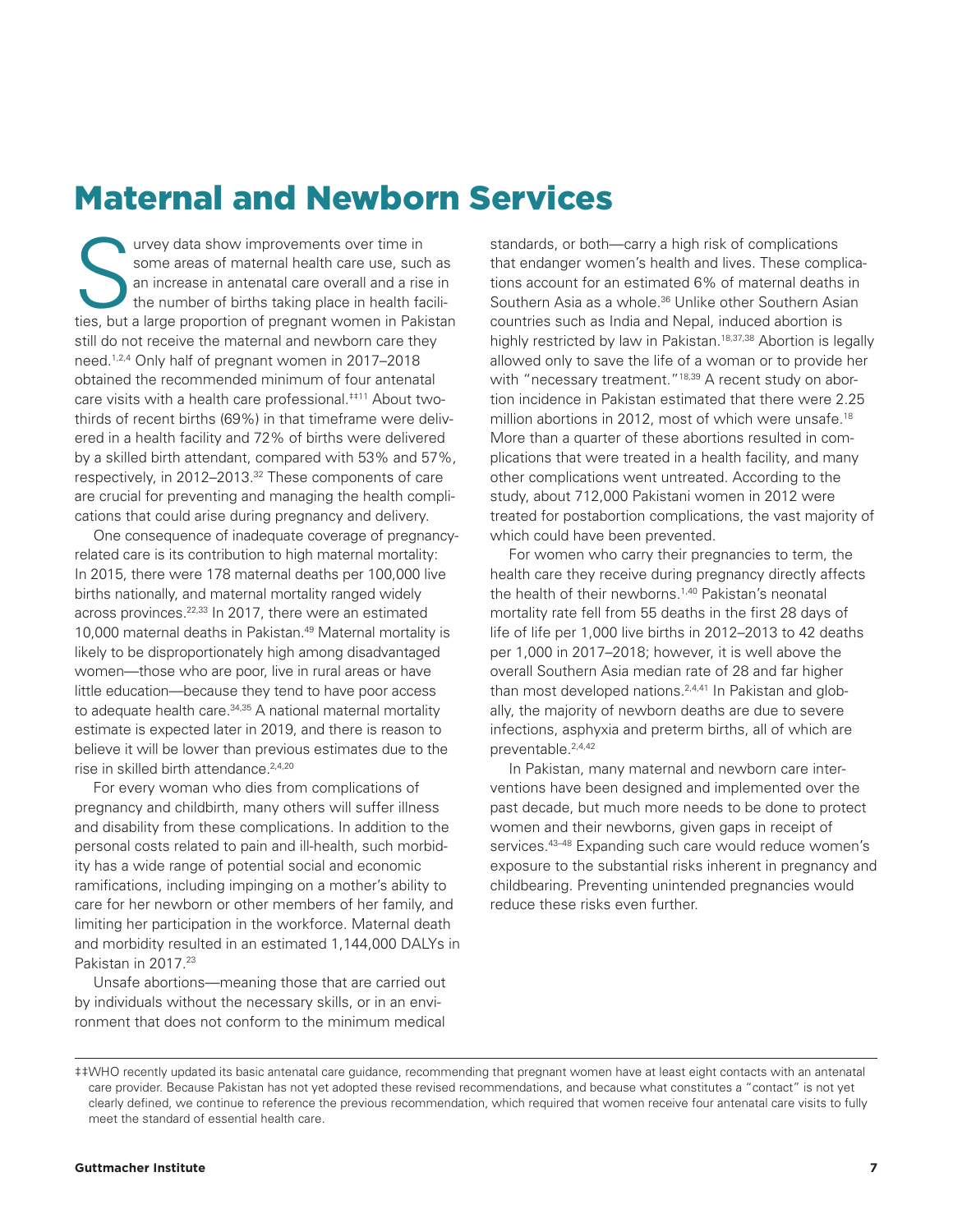## Unintended Pregnancy

bout 16.8 million married women of reproductive<br>age (15–49) in Pakistan want to avoid a preg-<br>nancy (Table 1, page 9)—that is, they are able to<br>become pregnant but want to either delay child-<br>hearing for at least two years age (15–49) in Pakistan want to avoid a pregnancy (Table 1, page 9)—that is, they are able to become pregnant but want to either delay childbearing for at least two years or stop having children.

An estimated 10.1 million pregnancies occur each year in Pakistan, and 3.8 million (37%) of them are unintended, according to the most recent data (Table 2, page 10).49 One-fifth (20%) of these unintended pregnancies end in unplanned births, and more than two-thirds (69%) end in induced abortion. Pakistani women report wanting an average of 2.9 children but end up having 3.6; this translates to an average of 0.7 children per woman whose births were mistimed or unwanted.4

The proportion of pregnancies that are unintended varies by region, from 24% in FATA to 43% in ICT.<sup>49</sup> The proportion of unintended pregnancies that are terminated also varies across regions, from 58% in Gilgit-Baltistan to 86% in FATA. At least one-third of pregnancies are unintended across all socioeconomic levels nationally.

In many cases, a woman's likelihood of experiencing an unintended pregnancy depends on whether she and her husband use a modern contraceptive method and whether they do so correctly and consistently.<sup>15,50,51</sup> The most effective modern methods are sterilization, long-acting reversible methods (e.g., IUDs and implants) and injectables. Following those are other hormonal contraceptives, such as the pill, and then condoms; these modern methods are more effective than traditional methods, such as periodic abstinence and withdrawal.15

The majority (77%) of unintended pregnancies are among women not using contraceptives, and 14% are among women using traditional methods (not shown).49 Only 9% of unintended pregnancies are due to failure of a modern method. Among married women with unmet need for contraception (i.e., those who want to avoid pregnancy but are not using a modern or traditional contraceptive method), the most commonly cited reasons for not using any method are personal opposition (29%), infrequent or no sexual activity (26%), fear of side effects or health risks (25%), husband, family member's or other person's opposition (17%), and breast-feeding or postpartum amenorrhea (16%).<sup>11</sup> Few women mentioned factors directly related to availability of services as their reason for not using contraception. These results make clear that strategies to help Pakistani women achieve their fertility desires will likely entail more than simply making contraception available; extensive improvements in the quality of contraceptive services are needed. These include: increased numbers of providers and outreach workers, improved training for providers, provision of nonjudgmental care, accurate information and education about contraceptive methods and pregnancy risk, personalized counseling, follow-up care and support for switching methods.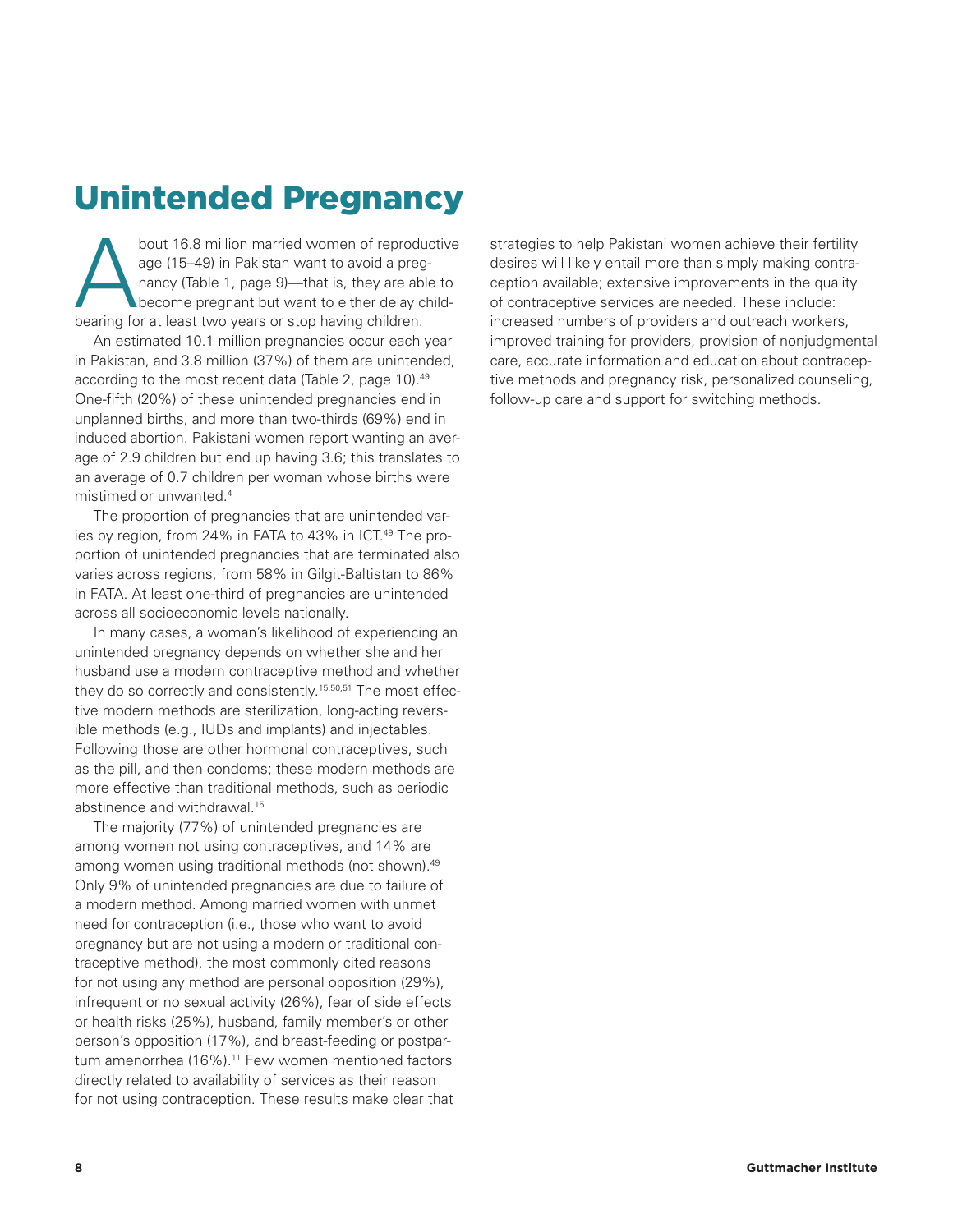#### **Contraceptive use and unmet need for modern methods among married women aged 15–49 who want to avoid pregnancy,\* by region and wealth quintile, Pakistan, 2017**

|                                       |                                   |                                                                  | % distribution of married women wanting to<br>avoid pregnancy, by contraceptive use | % of married<br>women wanting |             |              |                                                                           |
|---------------------------------------|-----------------------------------|------------------------------------------------------------------|-------------------------------------------------------------------------------------|-------------------------------|-------------|--------------|---------------------------------------------------------------------------|
|                                       | No. of all<br>women<br>aged 15-49 | <b>No. of married</b><br>women wanting<br>to avoid<br>pregnancyt | <b>Modern</b><br>method#                                                            | <b>Traditional</b><br>methods | <b>None</b> | <b>Total</b> | to avoid preg-<br>nancy who have<br>an unmet need for<br>modern methods** |
| <b>Total</b>                          | 51,260,000                        | 16,820,000                                                       | 48                                                                                  | 18                            | 34          | 100          | 52                                                                        |
|                                       |                                   |                                                                  |                                                                                     |                               |             |              |                                                                           |
| <b>Region</b>                         |                                   |                                                                  |                                                                                     |                               |             |              |                                                                           |
| Punjab                                | 27,120,000                        | 9,220,000                                                        | 50                                                                                  | 21                            | 29          | 100          | 50                                                                        |
| Sindh                                 | 11,200,000                        | 3,530,000                                                        | 50                                                                                  | 13                            | 36          | 100          | 50                                                                        |
| Khyber Pakhtunkhwa                    | 7,270,000                         | 2,470,000                                                        | 45                                                                                  | 15                            | 40          | 100          | 55                                                                        |
| <b>Balochistan</b>                    | 2,740,000                         | 700.000                                                          | 34                                                                                  | 14                            | 52          | 100          | 66                                                                        |
| <b>ICT</b>                            | 510,000                           | 200,000                                                          | 55                                                                                  | 17                            | 27          | 100          | 45                                                                        |
| <b>FATA</b>                           | 1,080,000                         | 270,000                                                          | 35                                                                                  | 21                            | 44          | 100          | 65                                                                        |
| Azad Jammu and<br>Kashmir             | 1,000,000                         | 310,000                                                          | 39                                                                                  | 17                            | 44          | 100          | 61                                                                        |
| Gilgit-Baltistan                      | 330,000                           | 130,000                                                          | 46                                                                                  | 14                            | 40          | 100          | 54                                                                        |
|                                       |                                   |                                                                  |                                                                                     |                               |             |              |                                                                           |
| <b>Household wealth</b><br>quintilett |                                   |                                                                  |                                                                                     |                               |             |              |                                                                           |
| 1 (poorest)                           | 9,700,000                         | 2,710,000                                                        | 39                                                                                  | 8                             | 53          | 100          | 61                                                                        |
| 2                                     | 11,180,000                        | 3,480,000                                                        | 46                                                                                  | 13                            | 41          | 100          | 54                                                                        |
| 3                                     | 10,560,000                        | 3,620,000                                                        | 50                                                                                  | 19                            | 31          | 100          | 50                                                                        |
| 4                                     | 10,100,000                        | 3,410,000                                                        | 53                                                                                  | 21                            | 26          | 100          | 47                                                                        |
| 5 (wealthiest)                        | 9,730,000                         | 3,610,000                                                        | 52                                                                                  | 26                            | 23          | 100          | 48                                                                        |

\*Data on sexual activity and contraceptive use in Pakistan are only available for married women. †Women who are able to become pregnant, but do not want any more children or do not want a child in the next two years. ‡The pill, IUD, injectable, implant, male condom, and male and female sterilization. §Periodic abstinence, withdrawal and folk methods. \*\*Women wanting to avoid pregnancy who are not using a contraceptive method or who are using a traditional method. ††The Demographic and Health Surveys rank individuals according to their household assets and divide the population into five groups of equal size (quintiles) to capture relative differences in wealth. NOTES: Numbers and percentages may not add to totals (here or in the text) because of rounding. ICT=Islamabad Capital Territory. FATA=Federally Administered Tribal Areas. SOURCE: See Methods section.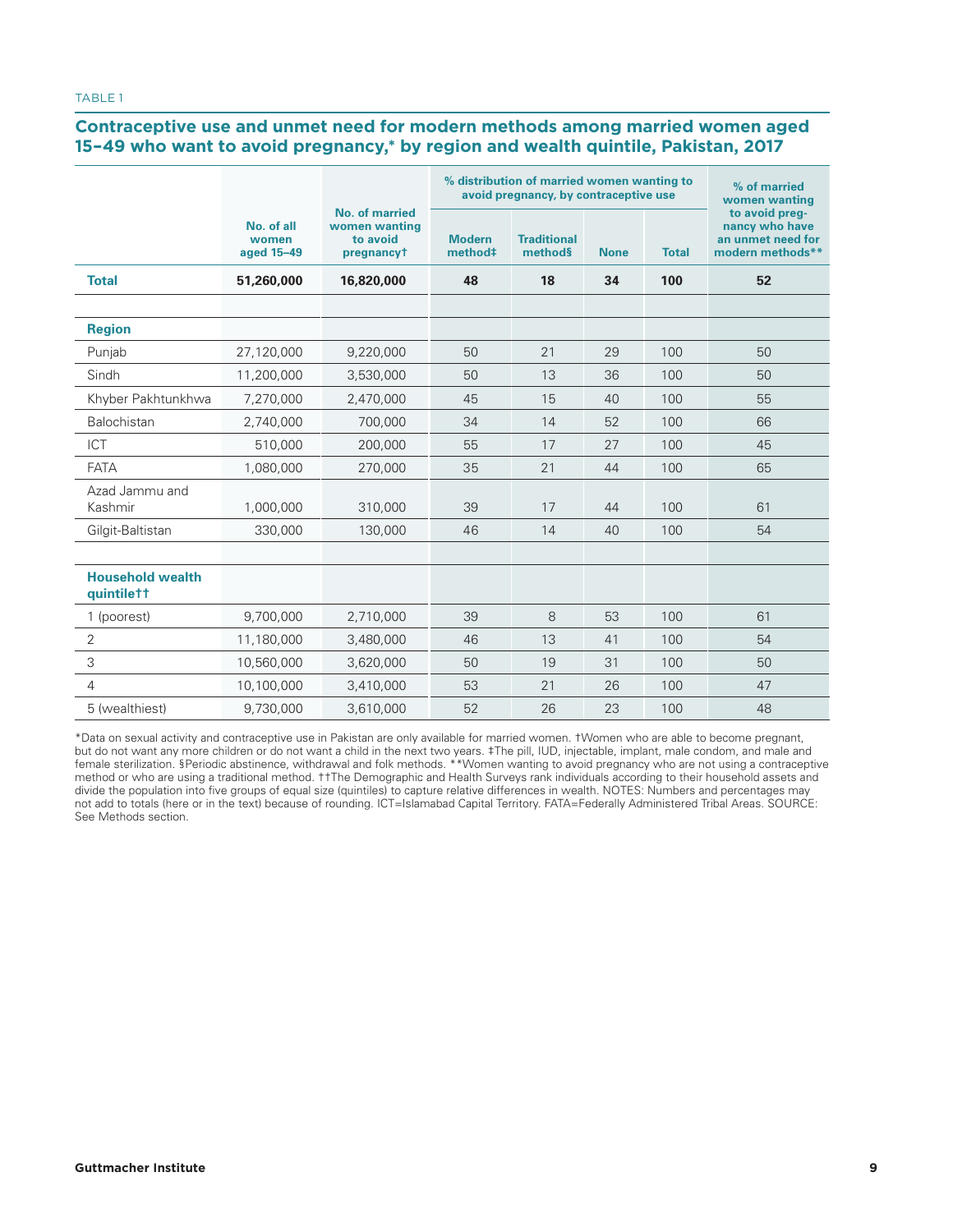#### TABLE 2

### **Annual number of pregnancies and number and percentage distribution of unintended pregnancies by outcome, according to region and wealth quintile, Pakistan, 2017**

|                                      | % distribution of unintended pregnancies, by outcome<br>No. of |                             |                           |                           |                                              |                 |                    |              |
|--------------------------------------|----------------------------------------------------------------|-----------------------------|---------------------------|---------------------------|----------------------------------------------|-----------------|--------------------|--------------|
|                                      | Total no. of<br>pregnancies                                    | $\frac{9}{6}$<br>unintended | unintended<br>pregnancies | <b>Mistimed</b><br>birth* | <b>Unwanted</b><br><b>birth</b> <sup>+</sup> | <b>Abortion</b> | <b>Miscarriage</b> | <b>Total</b> |
| <b>Total</b>                         | 10.090.000                                                     | 37                          | 3.761.000                 | 12                        | 8                                            | 69              | 11                 | 100          |
|                                      |                                                                |                             |                           |                           |                                              |                 |                    |              |
| <b>Region</b>                        |                                                                |                             |                           |                           |                                              |                 |                    |              |
| Punjab                               | 5,230,000                                                      | 40                          | 2,110,000                 | 13                        | 10                                           | 66              | 11                 | 100          |
| Sindh                                | 2,270,000                                                      | 38                          | 870,000                   | 11                        | 5                                            | 73              | 11                 | 100          |
| Khyber Pakhtunkhwa                   | 1,400,000                                                      | 26                          | 370,000                   | 10                        | 10                                           | 69              | 11                 | 100          |
| <b>Balochistan</b>                   | 570,000                                                        | 36                          | 200,000                   | 5                         | $\overline{4}$                               | 81              | 10                 | 100          |
| ICT                                  | 90,000                                                         | 43                          | 40,000                    | 13                        | 9                                            | 67              | 11                 | 100          |
| <b>FATA</b>                          | 260,000                                                        | 24                          | 60,000                    | $\overline{2}$            | $\overline{2}$                               | 86              | 9                  | 100          |
| Azad Jammu and<br>Kashmir            | 190.000                                                        | 42                          | 80,000                    | 13                        | 13                                           | 62              | 11                 | 100          |
| Gilgit-Baltistan                     | 70,000                                                         | 39                          | 30,000                    | 19                        | 12                                           | 58              | 12                 | 100          |
|                                      |                                                                |                             |                           |                           |                                              |                 |                    |              |
| <b>Household wealth</b><br>quintile‡ |                                                                |                             |                           |                           |                                              |                 |                    |              |
| 1 (poorest)                          | 2,260,000                                                      | 32                          | 720,000                   | 10                        | 10                                           | 68              | 11                 | 100          |
| $\overline{2}$                       | 2,210,000                                                      | 37                          | 830,000                   | 13                        | 8                                            | 68              | 11                 | 100          |
| 3                                    | 2,120,000                                                      | 37                          | 780,000                   | 14                        | $\overline{7}$                               | 68              | 11                 | 100          |
| 4                                    | 1,810,000                                                      | 40                          | 730,000                   | 10                        | $\overline{9}$                               | 70              | 11                 | 100          |
| 5 (wealthiest)                       | 1,680,000                                                      | 42                          | 710,000                   | 12                        | 8                                            | 69              | 11                 | 100          |

\*Birth to a woman who did not want a child for at least two years when she became pregnant. †Birth to a woman who did not want a child or any more children when she became pregnant. ‡The Demographic and Health Surveys rank individuals according to their household assets and divide the population into five groups of equal size (quintiles) to capture relative differences in wealth. NOTES: Numbers and percentages may not add to totals (here or in the text) because of rounding. ICT=Islamabad Capital Territory. FATA=Federally Administered Tribal Areas. SOURCE: See Methods section.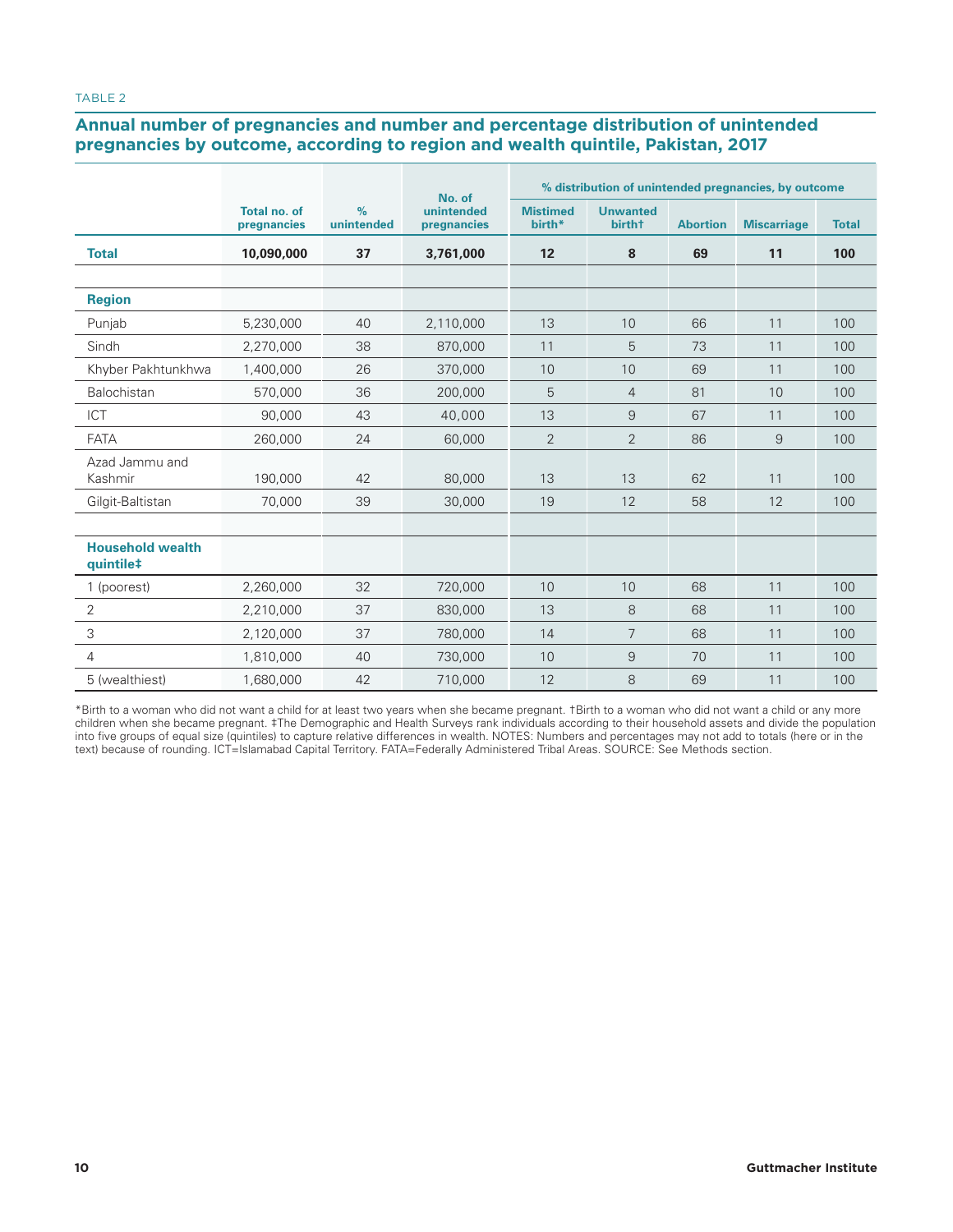## Modern Contraceptive Use

women who want to avoid a pregnancy pre fer to wait at least two years before having a child and about two-thirds (64%) prefer to stop childbearing altogether (not shown).49 However, only 48% of married women who want to avoid pregnancy are using a modern contraceptive method (Table 1). About 18% of those wanting to avoid pregnancy rely on a traditional method (mostly withdrawal and periodic abstinence) and 34% use no method at all. Taken together, 52% of married women who want to avoid pregnancy are not using a modern method, meaning they have an unmet need for modern contraception.

**Sociological design and the matter of all married Pakistani<br>
<b>Current with the matter weak to sell matter the matter of all matter in the matter of all matter in the matter of all matter in the matter of all matter in th** The proportion of married women wanting to avoid a pregnancy who have an unmet need for modern contra ception varies by geographic area but is substantial in all regions of Pakistan. It is highest in Balochistan (66%), followed by FATA (65%), Azad Jammu and Kashmir (61%), and Khyber Pakhtunkhwa (55%). About half of women wanting to avoid pregnancy have an unmet need in Punjab and Sindh, and 45% in ICT. Although the proportion of married women wanting to avoid pregnancy and using no contraceptive method is highest among the poorest women (53%) nationally, the proportion using traditional methods is highest among the wealthiest women (26%). Overall, unmet need for modern contraception is higher among the poorest women (61%) compared with the wealthiest (48%).

Female sterilization and condoms are the most com monly used contraceptive methods in Pakistan, accounting for 71% of all modern method use among married women (data not shown).<sup>4</sup> Ten percent of modern method users rely on injectables, 9% on IUDs, 7% on the pill, and 2% on the implant.

Among married women who want to avoid a pregnancy, 48% are using modern methods. A substantially higher proportion of those who wish to stop childbearing alto gether use a modern method, compared with those who wish to space their births (57% vs. 33%). The desire to limit childbearing is reflected by the relatively high level of reliance on female sterilization among contraceptive users.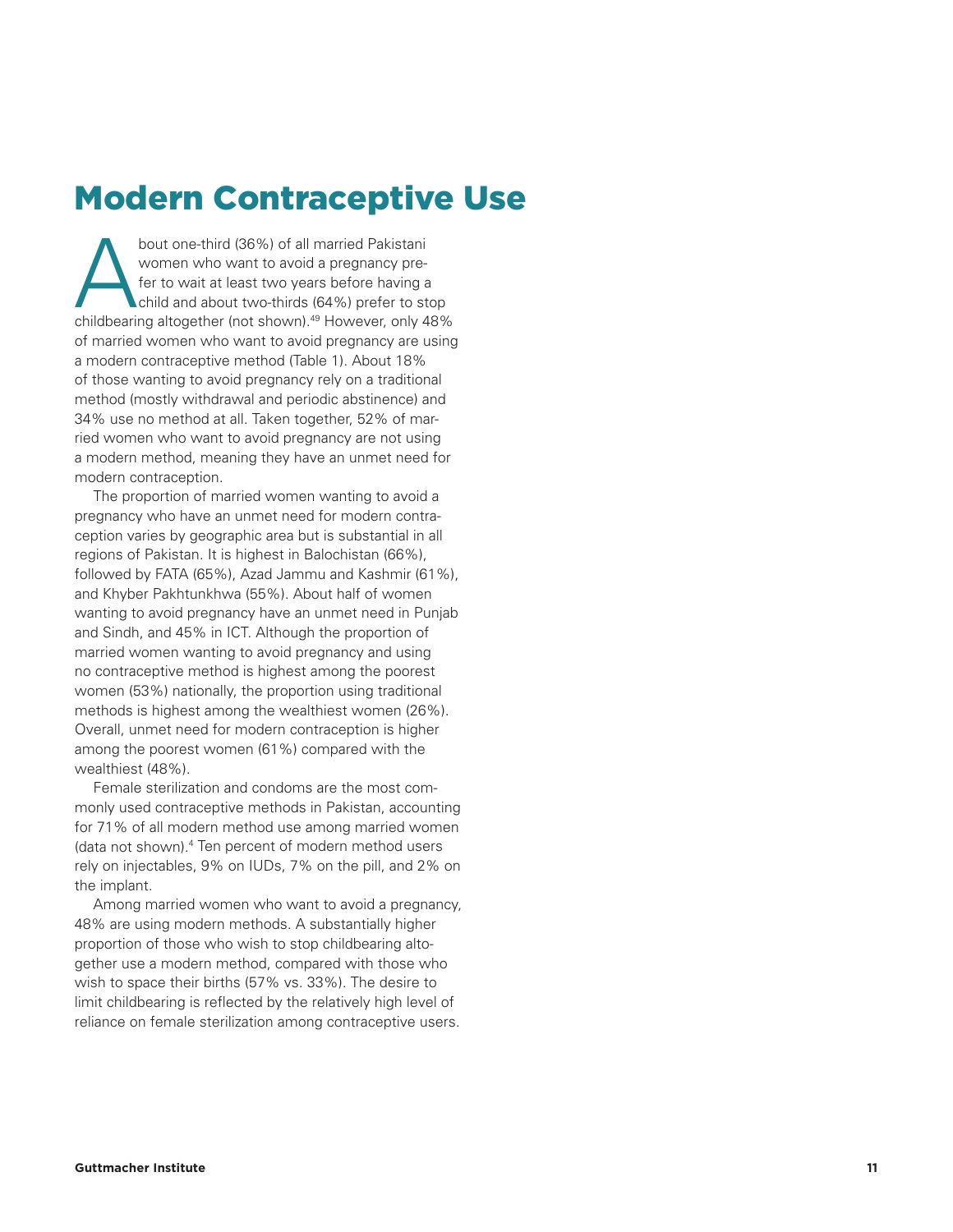## Benefits of Increased Contraceptive Use

omparisons between scenarios of contraceptive<br>use among married women wanting to avoid<br>pregnancy can show the extent to which current<br>modern contraceptive services are prevent-<br>inclunitanded pregnancies. Such comparisons c use among married women wanting to avoid pregnancy can show the extent to which current modern contraceptive services are preventing unintended pregnancies. Such comparisons can also demonstrate the extent to which unmet need for modern contraception might decline—and the incidence of unintended pregnancy along with it—as investment in modern contraception increases.

At the 2017–2018 level of modern contraceptive use, Pakistani women have roughly 3.8 million unintended pregnancies annually; approximately 1.2 million end in unplanned birth or miscarriage and 2.6 million end in induced abortion (Figure 1, page 13 and Table 3, page 13). We calculated the outcomes of a hypothetical scenario in which no women use modern contraceptives, in order to determine the impact that current contraceptive use has on preventing unintended pregnancies. Without any contraceptive use, there would be approximately 7.8 million unintended pregnancies in Pakistan each year. Using current estimates of birth wantedness and abortion rates, we estimate that out of those hypothetical unintended pregnancies, 2.4 million would likely end in unplanned birth or miscarriage and 5.3 million would end in abortion, and a large proportion of these abortions would likely be unsafe.18 Thus, the current level of modern contraceptive use already yields considerable benefits by averting an estimated 4.0 million unintended pregnancies and 2.7 million abortions each year.

Because childbirth carries health risks and unsafe abortion is prevalent, the pregnancies prevented by the current level of contraceptive use in turn prevent 1,200 maternal deaths and the loss of 453,000 years of healthy life among women in Pakistan each year. This represents an 11% reduction in maternal deaths and a 28% reduction in DALYs, compared with the hypothetical scenario in which no modern methods are used.

We expect that proportionally greater health benefits will accrue as larger proportions of women who want to avoid a pregnancy begin using a modern contraceptive method. Under a hypothetical scenario in which all unmet need for modern contraception is fulfilled, the number of unintended pregnancies per year would drop to just 670,000—the number that would be expected to occur as a result of method failure. This would result in 3.1 million fewer unintended pregnancies than currently occur, a

reduction of 82%. In absolute numbers, the drop in unintended pregnancies would be largest in Punjab (1.7 million; Table 4, page 14), and the percentage reduction would range from 77% in ICT to 86% in both Gilgit-Baltistan and Azad Jammu and Kashmir. Compared with current levels, this scenario would result in an 82% reduction in the national annual numbers of unplanned births, abortions and miscarriages, a decline of nearly 1,000 in the number of maternal deaths, and the prevention of 350,000 DALYs. The number of induced abortions would decline by 2.1 million, the majority of which would likely be unsafe. These outcomes could dramatically improve the well-being of women and their families throughout the country.

Fully meeting the need for modern contraception would require large investments in improving the country's health infrastructure, training health care providers and providing outreach services. It would increase the annual cost of providing modern contraceptive services from the current estimate of \$81 million to \$173 million (Figure 2, page 15), a total that includes both direct and indirect costs, including contraceptive commodities, staff salaries, health infrastructure upgrades, contraceptive counseling and communication activities for behavior change.49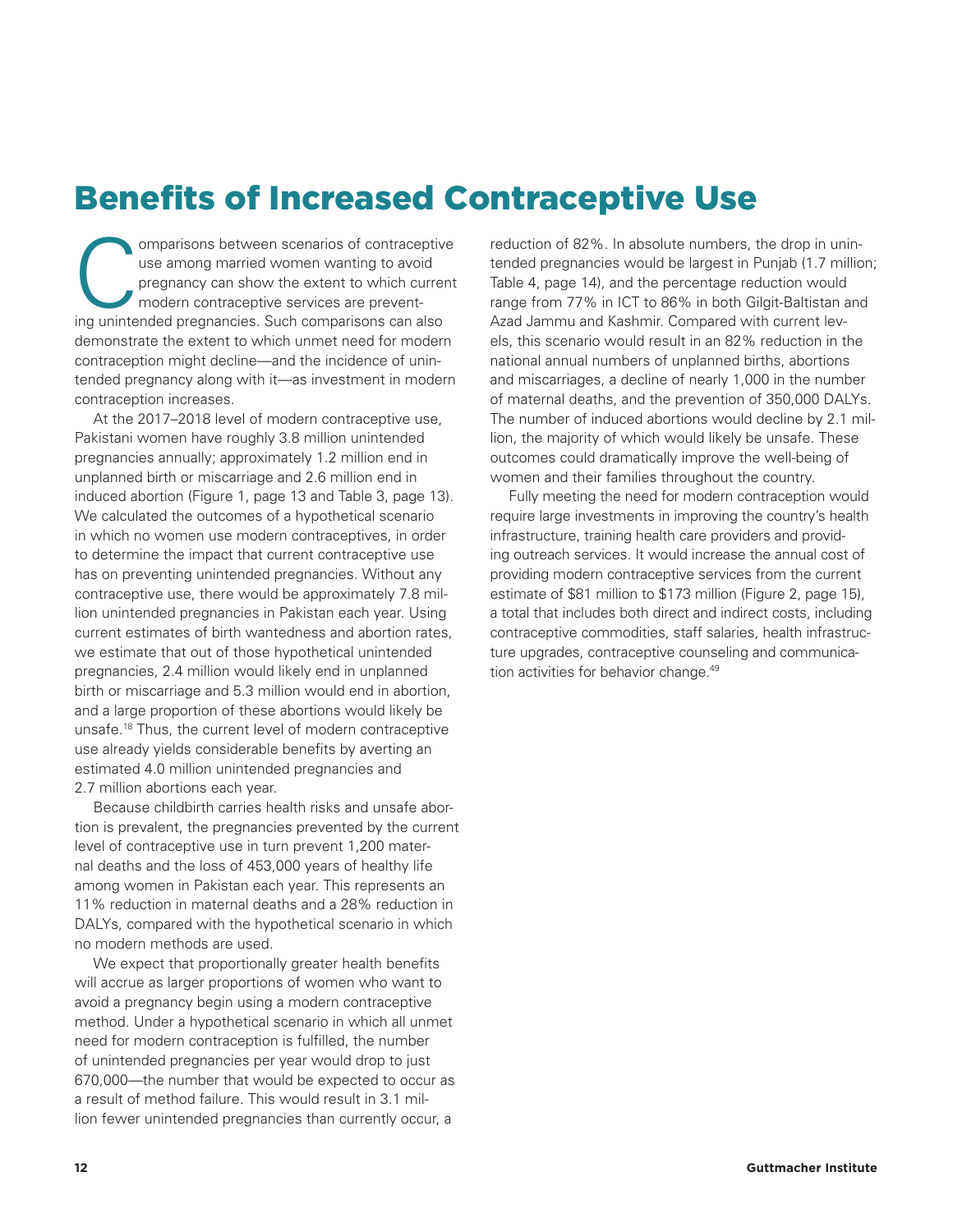#### BENEFITS OF MEETING CONTRACEPTIVE NEEDS

#### **Modern contraceptive use reduces the abortions, unplanned births and miscarriages that result from unintended pregnancies.**



NOTES: Miscarriages account for approximately 15% of all pregnancies and are included proportionately in intended and unintended pregnancies. Numbers may not add to totals (here or in the text) because of rounding. SOURCE: See Methods section.

#### TABLE 3

#### **Numbers of unintended pregnancies and their outcomes and maternal deaths and DALYs under various scenarios of modern contraceptive use, Pakistan, 2017**

|                                  |                                | No. of each outcome, by contraceptive use scenario | % reduction in outcome under<br>alternative scenarios |                                  |                                                       |
|----------------------------------|--------------------------------|----------------------------------------------------|-------------------------------------------------------|----------------------------------|-------------------------------------------------------|
| <b>Outcome</b>                   | <b>No</b><br>contraceptive use | <b>Current</b><br>contraceptive use*               | All need for modern<br>methods mett                   | <b>Current use vs.</b><br>no use | All need for modern<br>methods met vs.<br>current use |
| <b>Unintended</b><br>pregnancies | 7,755,000                      | 3,761,000                                          | 670,000                                               | 52                               | 82                                                    |
| Unplanned births                 | 1,595,000                      | 763,000                                            | 137,000                                               | 52                               | 82                                                    |
| Induced abortions                | 5,309,000                      | 2,587,000                                          | 459,000                                               | 51                               | 82                                                    |
| Miscarriages                     | 850,000                        | 411,000                                            | 73,000                                                | 52                               | 82                                                    |
|                                  |                                |                                                    |                                                       |                                  |                                                       |
| <b>Maternal deaths</b>           | 11,200                         | 10,000                                             | 9,100                                                 | 11                               | 9                                                     |
|                                  |                                |                                                    |                                                       |                                  |                                                       |
| <b>Maternal DALYs</b>            | 1,597,000                      | 1,144,000                                          | 794,000                                               | 28                               | 31                                                    |

\*Among women wanting to avoid pregnancy, 47% currently use a modern method, 8% use a traditional method and 37% use no method. †All women wanting to avoid pregnancy would use a modern method. NOTES: Numbers and percentages may not add to totals (here or in the text) because of rounding. DALY=disability-adjusted life year, or a healthy year of life lost to disability. SOURCE: See Methods section.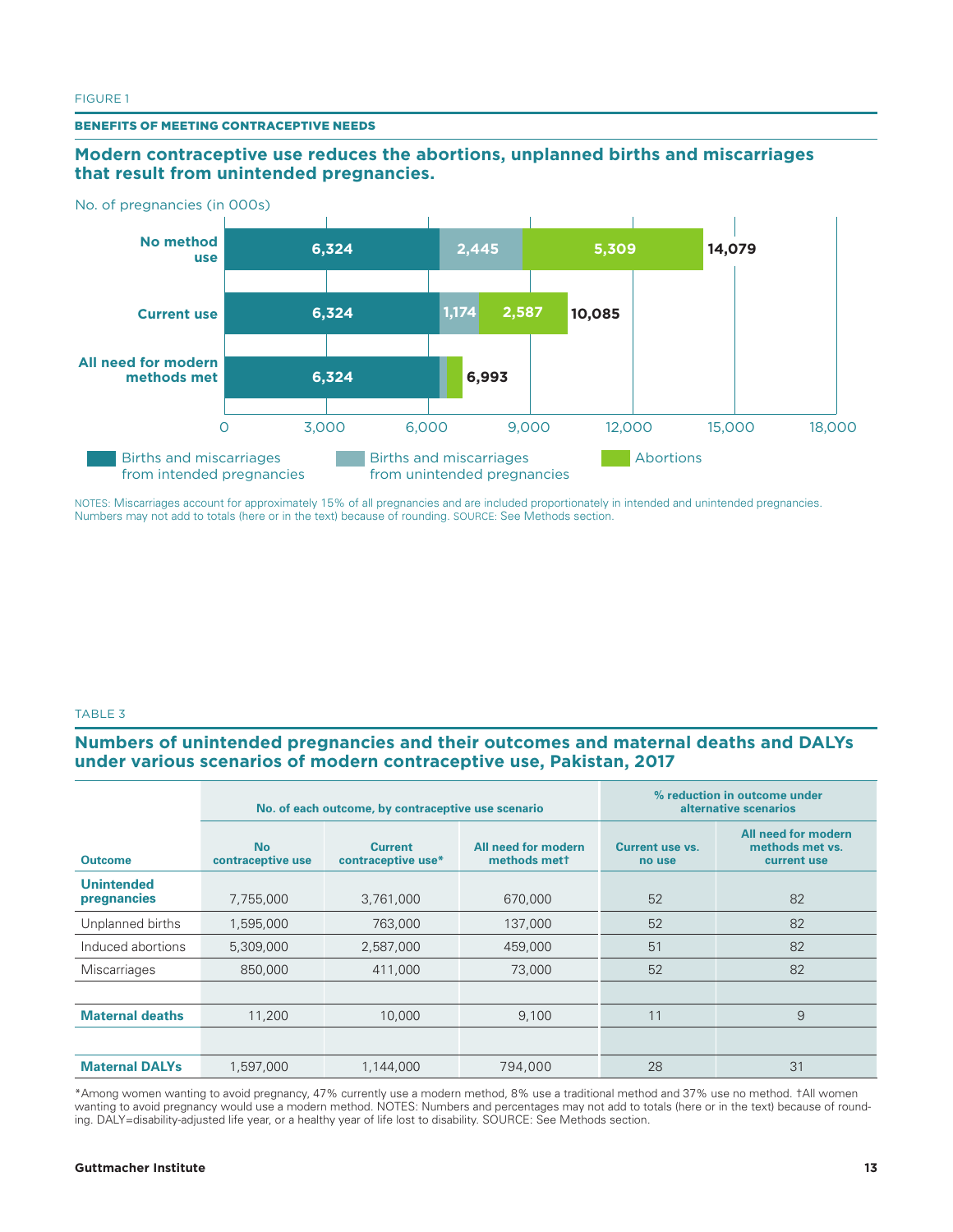#### TABLE 4

#### **Numbers of outcomes of intended and unintended pregnancies under current modern method use, and the numbers of outcomes expected to result if all need for modern methods were met, according to region, Pakistan, 2017**

|                                  |                                    | No. of pregnancy outcomes                                         |                                                                     |                  |              |  |  |
|----------------------------------|------------------------------------|-------------------------------------------------------------------|---------------------------------------------------------------------|------------------|--------------|--|--|
| <b>Region</b>                    | <b>Scenario</b>                    | <b>Births and</b><br>miscarriages<br>from intended<br>pregnancies | <b>Births and</b><br>miscarriages<br>from unintended<br>pregnancies | <b>Abortions</b> | <b>Total</b> |  |  |
|                                  | Current modern<br>method use       | 3,122,000                                                         | 725,000                                                             | 1,383,000        | 5,230,000    |  |  |
| <b>Punjab</b>                    | All need for modern<br>methods met | 3,122,000                                                         | 137,000                                                             | 262,000          | 3,521,000    |  |  |
| <b>Sindh</b>                     | Current modern<br>method use       | 1,399,000                                                         | 234,000                                                             | 638,000          | 2,271,000    |  |  |
|                                  | All need for modern<br>methods met | 1,399,000                                                         | 36,000                                                              | 98,000           | 1,533,000    |  |  |
| <b>Khyber</b>                    | Current modern<br>method use       | 1,038,000                                                         | 113,000                                                             | 254,000          | 1,405,000    |  |  |
| <b>Pakhtunkhwa</b>               | All need for modern<br>methods met | 1,038,000                                                         | 21,000                                                              | 47,000           | 1,106,000    |  |  |
| <b>Balochistan</b>               | Current modern<br>method use       | 364,000                                                           | 38,000                                                              | 164,000          | 566,000      |  |  |
|                                  | All need for modern<br>methods met | 364,000                                                           | 6,000                                                               | 27,000           | 397,000      |  |  |
| <b>ICT</b>                       | Current modern<br>method use       | 50,000                                                            | 13,000                                                              | 26,000           | 89,000       |  |  |
|                                  | All need for modern<br>methods met | 50,000                                                            | 3,000                                                               | 6,000            | 59,000       |  |  |
| <b>FATA</b>                      | Current modern<br>method use       | 196,000                                                           | 8,000                                                               | 54,000           | 258,000      |  |  |
|                                  | All need for modern<br>methods met | 196,000                                                           | 1,000                                                               | 9,000            | 206,000      |  |  |
| <b>Azad Jammu</b><br>and Kashmir | Current modern<br>method use       | 111,000                                                           | 30,000                                                              | 50,000           | 191,000      |  |  |
|                                  | All need for modern<br>methods met | 111,000                                                           | 4,000                                                               | 7,000            | 122,000      |  |  |
| <b>Gilgit-Baltistan</b>          | Current modern<br>method use       | 45,000                                                            | 12,000                                                              | 17,000           | 74,000       |  |  |
|                                  | All need for modern<br>methods met | 45,000                                                            | 2,000                                                               | 2,000            | 49,000       |  |  |

NOTES: Miscarriages account for approximately 15% of all pregnancies and are included proportionately in intended and unintended pregnancies. ICT=Islamabad Capital Territory. FATA=Federally Administered Tribal Areas. SOURCE: See Methods section.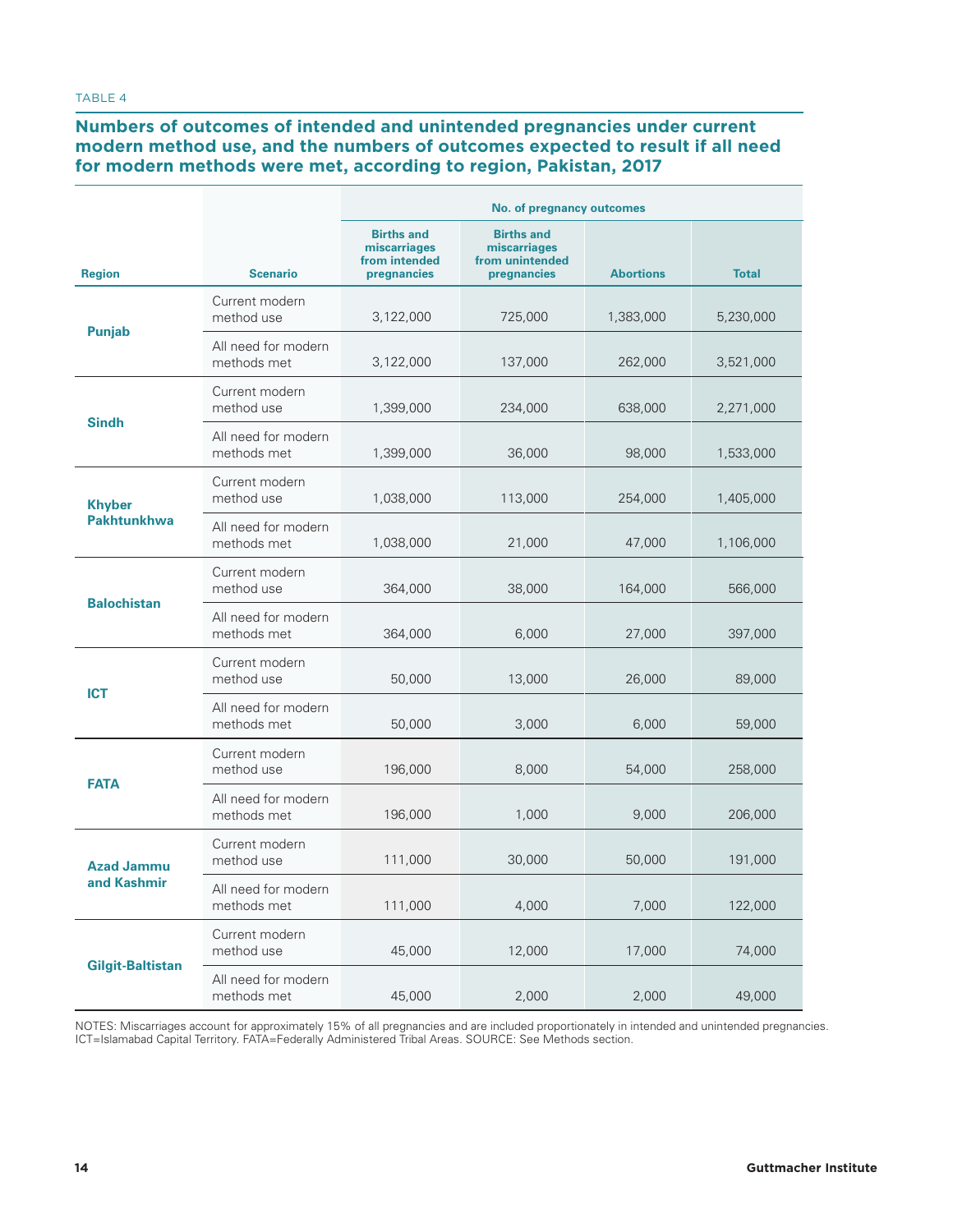#### FIGURE 2

ANNUAL COST OF SERVICES

#### **Investing in modern contraceptive services would greatly reduce maternal and newborn health (MNH) costs associated with unintended pregnancy.**



NOTES: Maternal and newborn health care includes interventions related to antenatal care; labor, delivery and postpartum care; newborn care and postabortion care. Numbers may not add to totals (here or in the text) because of rounding. SOURCE: See Methods section.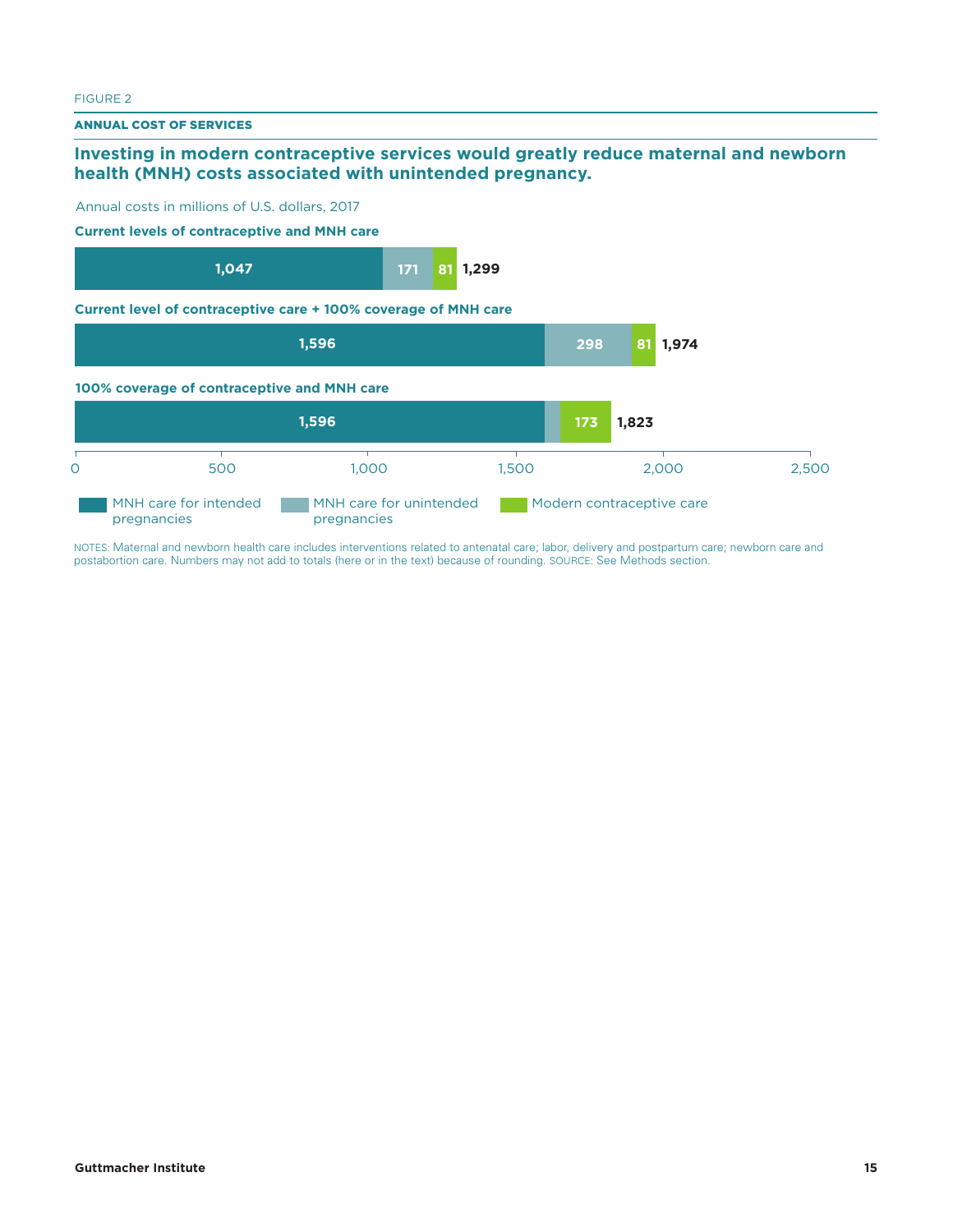## Need for and Costs of Improved Coverage of Maternal and Newborn Health Care

aternal and newborn health care is necessary<br>to protect and enhance the health of women<br>and their babies throughout pregnancy, deliv-<br>ery and the postpartum period, and WHO<br>has established internationally accented standard to protect and enhance the health of women and their babies throughout pregnancy, delivery and the postpartum period, and WHO has established internationally accepted standards for such care. We have used these standards to gauge the adequacy of current maternal and newborn health care in Pakistan and to estimate the costs of fulfilling unmet need for such care. It is beyond the scope of this report to estimate the benefits to women and newborns of different scenarios of maternal and newborn health service provision, but a related analysis estimated that by providing all pregnant women with recommended maternal health care, Pakistan would reduce maternal deaths by 76%.<sup>52</sup>

Coverage of maternal and newborn health care varies widely across Pakistan's regions. The proportion of pregnant women who make four or more antenatal care visits is lowest (23%) in Balochistan, which is one of the poorest provinces, and highest (80%) in ICT (not shown).<sup>§§11</sup> The proportion of women whose most recent birth took place in a health facility ranges from 37% in Balochistan to 88% in ICT. For the country as a whole, only 27% of women who experience serious medical complications during pregnancy or delivery are estimated to have received the care that they or their newborns need.49 Fewer than 40% of newborns have their first postnatal checkup in the first two days after birth in Balochistan, Gilgit-Baltistan and FATA (34–39%), while three-quarters receive such essential care in Sindh (75%) and ICT (77%).4 Similarly, fewer than 30% of women in Balochistan and FATA have their first postpartum checkup within two days of delivery, compared with 73% in ICT.<sup>11</sup>

Bringing the full package of recommended maternal and newborn health care (a wide array of interventions related to antenatal care; labor, delivery and postpartum care; newborn care and postabortion care) to all women who need it would require significant financial investments. Based on 2017 amounts, the total cost of providing this package of care in Pakistan is an estimated \$1.2 billion (Figure 2), which includes both direct and indirect costs. The largest proportion of the total costs are for labor and

delivery care (65%), while antenatal care accounts for 19%, postabortion care for 13% and newborn care for 3%.

In the absence of increased investment in contraception, providing necessary maternal and newborn health care that meets WHO standards for all pregnant women would cost \$1.894 billion annually: \$1.596 billion for care for women with intended pregnancies and \$298 million for those with unintended pregnancies.<sup>49</sup> This scenario represents an additional \$675 million compared with current costs. The largest cost increase, \$219 million, would be in Punjab, followed by Khyber Pakhtunkhwa and Sindh, which would increase by \$179 million and \$130 million, respectively (not shown). This would place a serious financial burden on a country whose resources are already constrained.

<sup>§§</sup>The proportion of women who had four antenatal care visits, the proportion who delivered in a health facility and the proportion who had their first postpartum checkup within two days of delivery are measured from the last birth occurring in the three years preceding the 2017–2018 PDHS.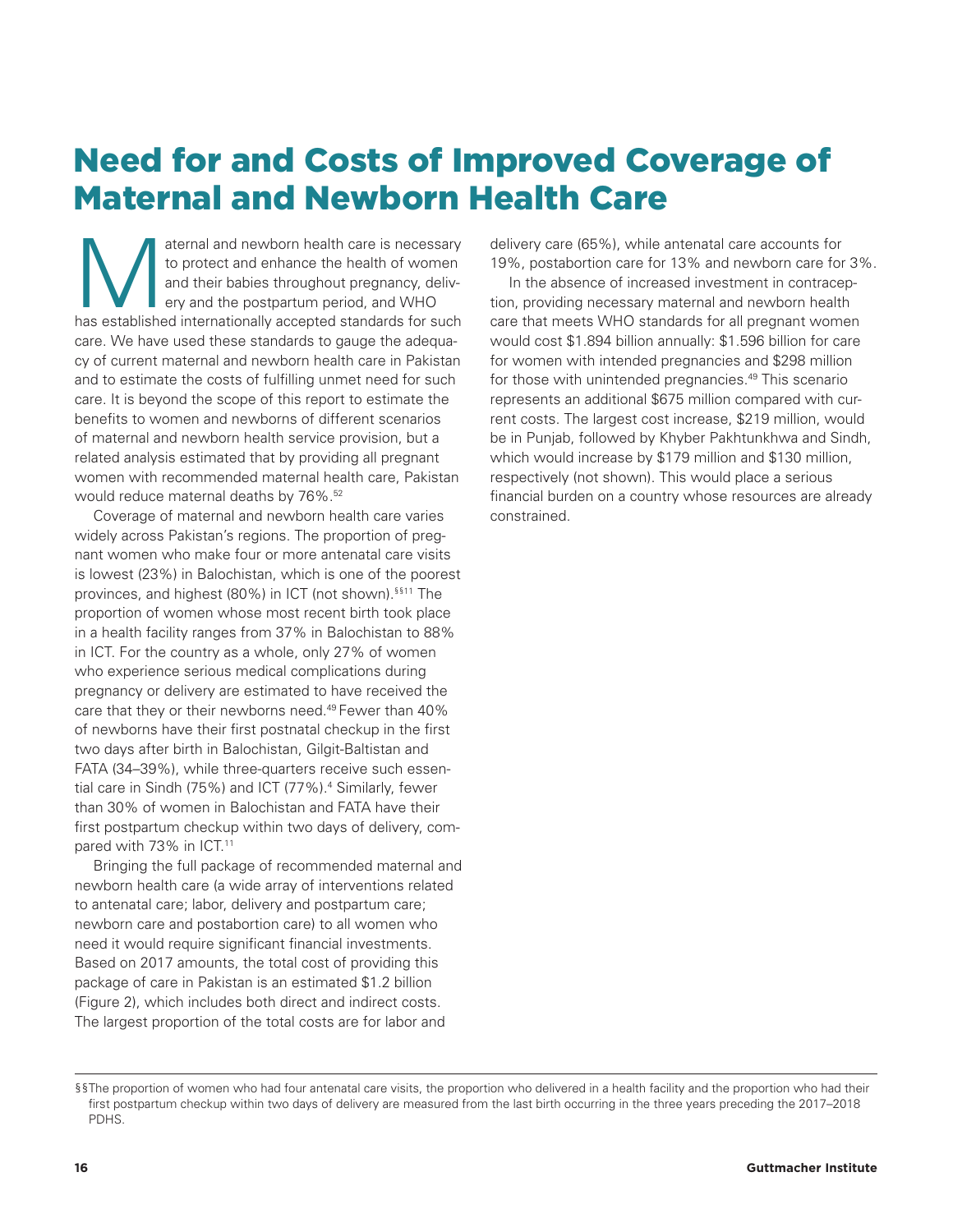## Investing in Modern Contraception and Maternal and Newborn Health Care

 $\begin{bmatrix} 1 \\ 1 \\ 2 \\ 3 \\ 4 \end{bmatrix}$ he contraceptive use scenarios discussed above assume that current levels of maternal and newborn health care remain constant; likewise, the scenarios describing the costs of maternal and newborn care assume contraceptive care (and therefore unintended pregnancy) remain constant. By preventing unintended pregnancies, modern contraceptive use reduces the need for care related to abortion or to carrying those pregnancies to term. Thus, an increase in modern contraceptive services reduces the overall costs associated with maternal and newborn care. Therefore, simultaneously expanding both modern contraceptive services and maternal and newborn care would result in cost savings compared with expanding either set of services alone.

Under an ideal scenario in which both modern contraceptive services and maternal and newborn care are provided to all women in Pakistan who need them, the cost of both types of services combined would be \$1.823 billion: \$173 million for full modern contraceptive care and \$1.649 billion for full maternal and newborn health care (Figure 2, page 15). This is equivalent to an average cost of \$8.55 per capita to fully meet needs for both of these services.

In comparison, it would cost almost \$2 billion in a hypothetical scenario in which modern contraceptive services remained at current levels but maternal and newborn health care was expanded to serve all women in need: \$81 million for current contraceptive care plus \$1.894 billion for full maternal and newborn care. Investing in both services simultaneously would result in a savings of nearly \$152 million. Although the cost for contraceptive services is higher in the ideal scenario than in a scenario in which only care for pregnant women and newborns is expanded, the savings associated with averting unintended pregnancies more than covers that cost. In short, the cost of averting an unintended pregnancy is much lower than the cost of maternal and newborn health care associated with that pregnancy, such that every additional dollar spent on modern contraceptives services lowers the cost of maternal and newborn care by \$2.66.

Almost all of the regions would also see cost savings from simultaneous investment in both sets of services as compared with investing only in contraceptive care. Costs would be highest in Punjab, which is expected given its population size: Fully providing both maternal and newborn care and modern contraceptive services would be \$908 million, but the cost of providing full maternal and newborn care would be \$1.0 billion if modern contraceptive coverage remained at current levels, yielding a cost savings of \$105 million (Table 5, page 18). The cost savings of investing in both sets of services (rather than just maternal and newborn health care) would vary between \$1.5 million and \$33 million for the other regions except FATA, where there would be a slight cost increase.

### Benefits for Poor Women

Poorer women stand to gain more than wealthier women from improved coverage of modern contraceptive services. If unmet need for modern contraception were fully satisfied while maintaining current levels of maternal and newborn care, there would be a 91% decline in unintended pregnancies among women from the poorest households in Pakistan, compared with a 74% decline among women from the wealthiest households.<sup>49</sup>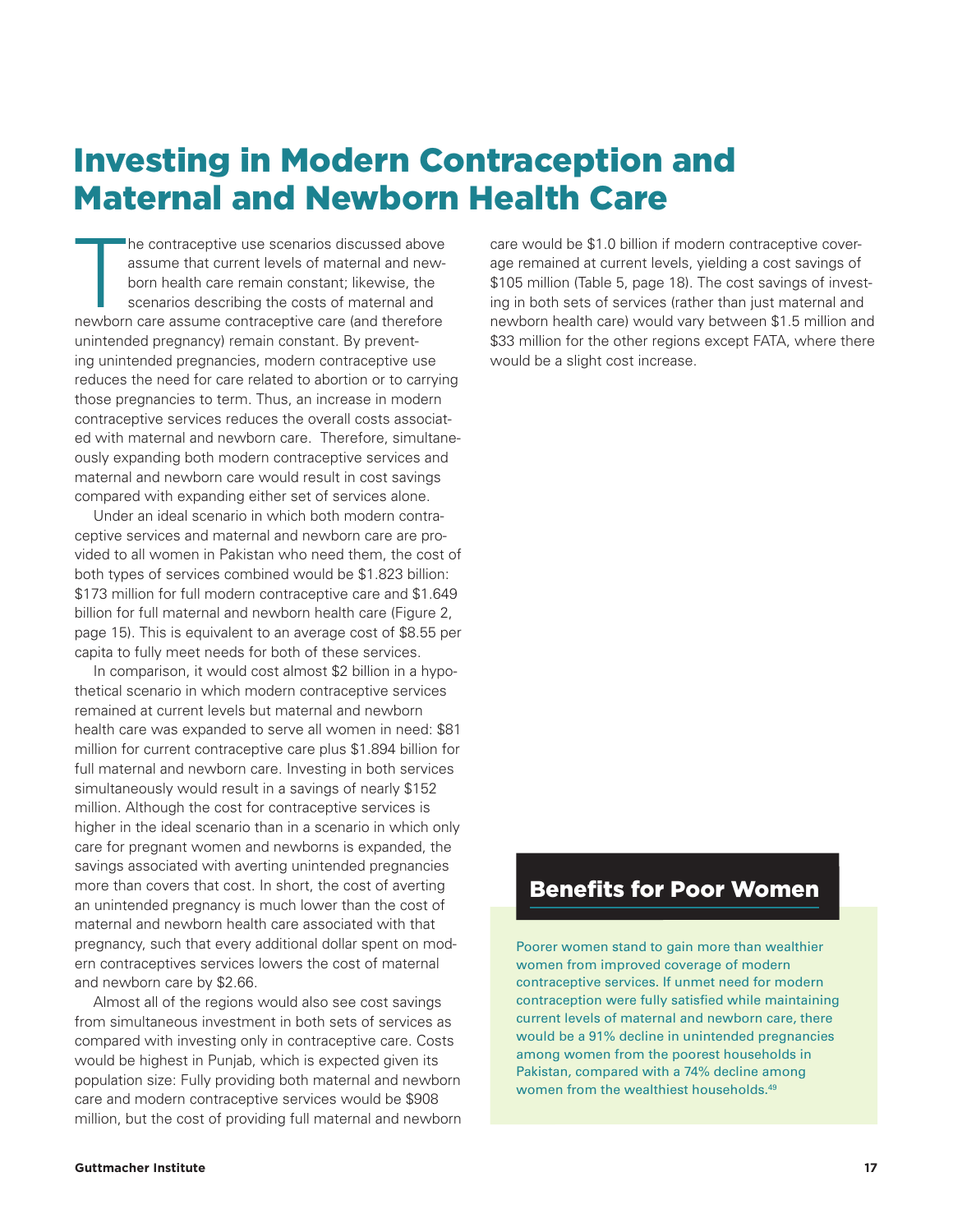### **Annual cost of services under two hypothetical scenarios of increased MNH service provision, according to region, Pakistan, 2017**

|                                  |                                                            | <b>Estimated costs (in 2017 U.S. dollars)</b>  |                                                  |                                        |               |  |  |
|----------------------------------|------------------------------------------------------------|------------------------------------------------|--------------------------------------------------|----------------------------------------|---------------|--|--|
| <b>Region</b>                    | <b>Scenario</b>                                            | <b>MNH</b> care for<br>intended<br>pregnancies | <b>MNH</b> care for<br>unintended<br>pregnancies | <b>Modern</b><br>contraceptive<br>care | <b>Total</b>  |  |  |
|                                  | Current level of contraceptive care +<br>100% MNH coverage | 787,787,000                                    | 183,619,000                                      | 41,986,000                             | 1,013,392,000 |  |  |
| <b>Punjab</b>                    | 100% coverage of contraceptive<br>and MNH care             | 787,787,000                                    | 34,615,000                                       | 85,730,000                             | 908,132,000   |  |  |
|                                  | Current level of contraceptive care +<br>100% MNH coverage | 353,028,000                                    | 59,238,000                                       | 17.666.000                             | 429,932,000   |  |  |
| <b>Sindh</b>                     | 100% coverage of contraceptive<br>and MNH care             | 353,028,000                                    | 9,177,000                                        | 36,129,000                             | 398,334,000   |  |  |
| <b>Khyber</b>                    | Current level of contraceptive care +<br>100% MNH coverage | 261,798,000                                    | 28,887,000                                       | 13,840,000                             | 304,525,000   |  |  |
| <b>Pakhtunkhwa</b>               | 100% coverage of contraceptive<br>and MNH care             | 261,798,000                                    | 5,346,000                                        | 31,528,000                             | 298,672,000   |  |  |
| <b>Balochistan</b>               | Current level of contraceptive care +<br>100% MNH coverage | 91,720,000                                     | 9,603,000                                        | 3,050,000                              | 104,373,000   |  |  |
|                                  | 100% coverage of contraceptive<br>and MNH care             | 91,720,000                                     | 1,616,000                                        | 9,265,000                              | 102,601,000   |  |  |
| <b>ICT</b>                       | Current level of contraceptive care +<br>100% MNH coverage | 12,674,000                                     | 3,236,000                                        | 1,093,000                              | 17,003,000    |  |  |
|                                  | 100% coverage of contraceptive<br>and MNH care             | 12,674,000                                     | 793,000                                          | 2,036,000                              | 15,503,000    |  |  |
|                                  | Current level of contraceptive care +<br>100% MNH coverage | 49,470,000                                     | 2,186,000                                        | 1,431,000                              | 53,087,000    |  |  |
| <b>FATA</b>                      | 100% coverage of contraceptive<br>and MNH care             | 49,470,000                                     | 387,000                                          | 4,162,000                              | 54,019,000    |  |  |
| <b>Azad Jammu</b><br>and Kashmir | Current level of contraceptive care +<br>100% MNH coverage | 27,899,000                                     | 7,676,000                                        | 1,187,000                              | 36,762,000    |  |  |
|                                  | 100% coverage of contraceptive<br>and MNH care             | 27,899,000                                     | 1,104,000                                        | 3,164,000                              | 32,167,000    |  |  |
|                                  | Current level of contraceptive care +<br>100% MNH coverage | 11,281,000                                     | 3,065,000                                        | 662,000                                | 15,008,000    |  |  |
| Gilgit-Baltistan                 | 100% coverage of contraceptive<br>and MNH care             | 11,281,000                                     | 389,000                                          | 1,464,000                              | 13,134,000    |  |  |

NOTES: MNH=maternal and newborn health. ICT=Islamabad Capital Territory. FATA=Federally Administered Tribal Areas. SOURCE: See Methods section.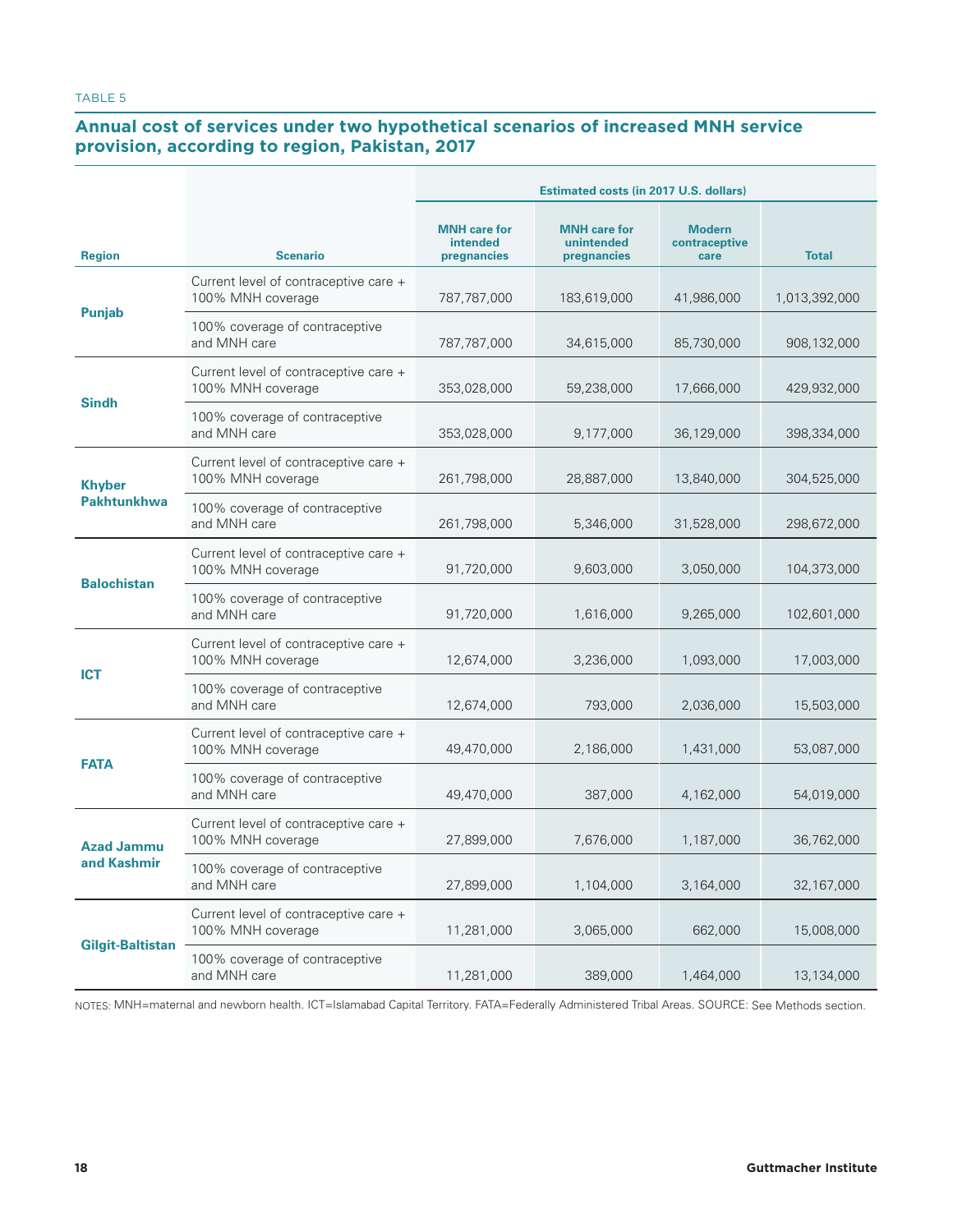# Need for Additional Funding

**Pakistan is one of the focus countries of the FP2020 partnership, which supports the right women and girls to decide freely whether, and how many children they wish to have.<sup>57</sup><br>the London Family Planning Summit in 2012,** FP2020 partnership, which supports the rights of women and girls to decide freely whether, when and how many children they wish to have.<sup>53</sup> At the London Family Planning Summit in 2012, the Pakistan government committed to the partnership that it would address the policy, financing, delivery, social and cultural barriers to women's full access to contraceptive information, services and supplies.<sup>54,55</sup>

As part of this partnership, the Pakistan government committed to increasing the contraceptive prevalence rate to 50% and expenditures on family planning to \$2.50 per capita, both by 2020. Current expenditures on family planning for 2017–2018 have been estimated at \$1.09 per capita, according to a recent study.<sup>56</sup> The government has also committed to improving the mix of contraceptives available to women, expanding the use of long-acting reversible methods, and improving counseling services and information provided to women, men and other community gatekeepers to reduce unmet need among those women who cite spousal or religious opposition as a reason for nonuse. In addition, the government has committed to improving the public procurement and logistics system to ensure uninterrupted availability of contraceptives.<sup>57</sup>

Achieving significant improvements in maternal and newborn health care coverage and reductions in maternal mortality will require greater investments in health care infrastructure. In 2013–2014, the National Health Accounts for Pakistan estimated that the country was spending about \$40 per capita on health services. In 2015–2016, this estimate had increased to about \$45 per capita, with greater contributions to both maternal and family planning expenditures.58 Current data on spending for maternal and newborn care is not available, but overall budgets on health care have increased, which may mean that the share of expenditures on maternal and newborn health care also has increased.59

As the results in this report show, an effective strategy for reducing maternal and infant death and disability is to empower couples to plan the size of their families by expanding modern contraceptive services, so they can have the number of children they want, when they want them. As women and couples increasingly desire to have smaller families, the demand for modern contraceptive services will only grow. The responsibility for fulfilling this

demand will have to be shared by various stakeholders, including provincial governments, the federal government, the private sector and international development partners.

Improving access to contraceptive services should entail a multifaceted approach. Recent research shows that many women who do not use contraceptives cite concerns about health and side effects, have personal or partner opposition, or do not feel they are at risk of an unintended pregnancy.<sup>60</sup> In addition to making family planning easily available, stakeholders should ensure that women have access to comprehensive services that include contraceptive counseling to help women understand their pregnancy risk and possible method-related side effects, as well as dispel any misinformation or myths regarding contraception. Comprehensive services should also provide women with their choice of a wide range of contraceptive methods, help them identify one or more that meets their needs and preferences, and facilitate switching for women who are unsatisfied with their method. Improving publicly funded family planning—by increased investment, continuous quality improvements and adoption of client-based strategies—is especially important for meeting the needs of those who are the most economically disadvantaged.<sup>61</sup>

Urgent action is needed to implement the 2018 Council of Common Interests (CCI) recommendations on specific actions to improve contraceptive service provision.<sup>8</sup> This is essential for closing the gap in unmet need for modern contraception in the country. The CCI's recommendations also highlight the need to decrease maternal and infant death and disability by reducing unintended pregnancies and promoting maternal and infant health care and contraceptive services, particularly through the public health system as a cost-efficient source of care. Improving access to both contraceptive and maternal and newborn health services and improving the quality of these services would enable Pakistan to achieve the CCI's recommendations and national FP2020 goals more quickly.

Investment in these services promotes women's health and rights and the health of their children, and it also saves money. Overall, every additional dollar spent on contraceptive services would reduce required expenditure on maternal and newborn care by more than \$2.50. The benefits of improved quality of life and lives saved would be an incalculable gain to Pakistani women and their families.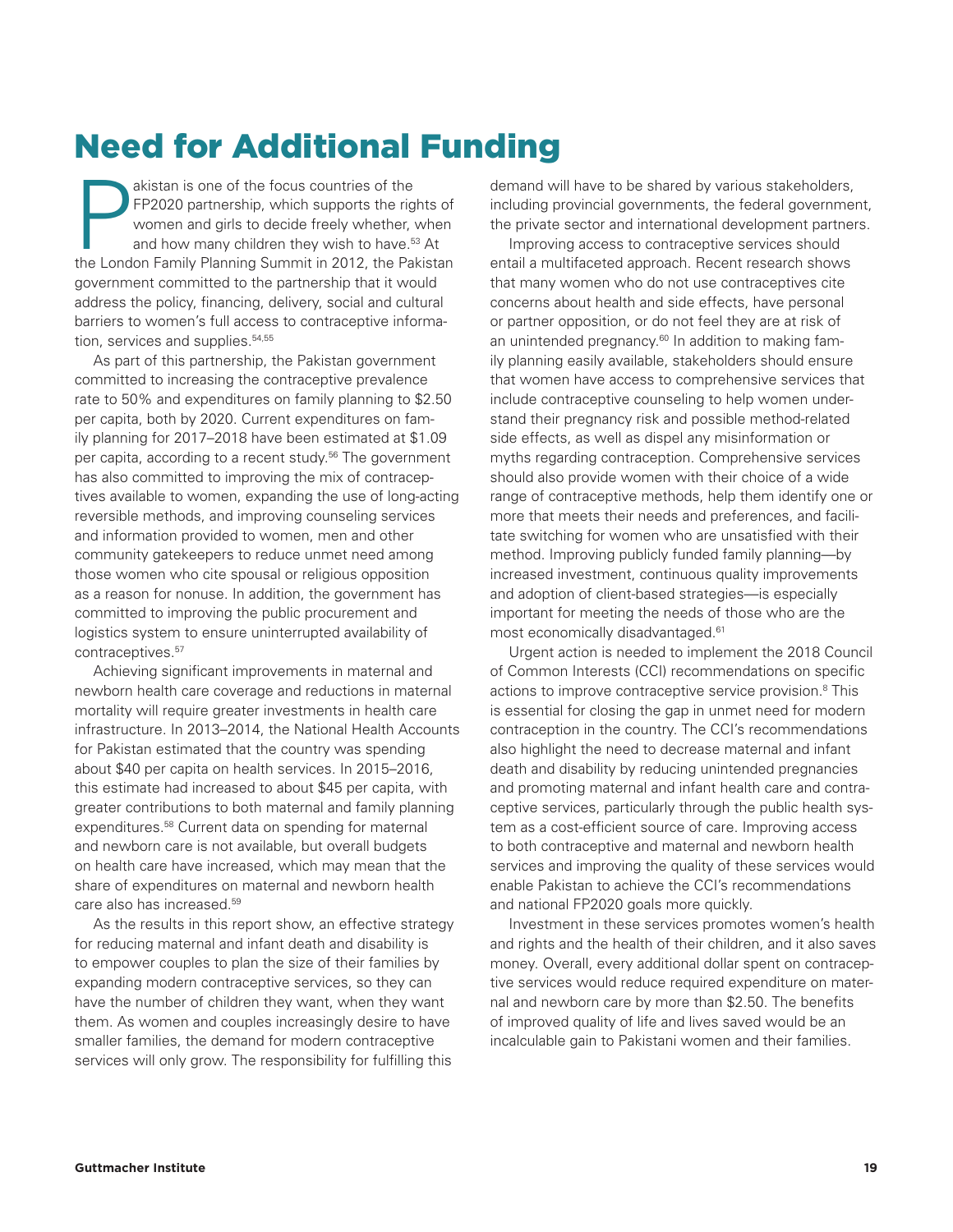### References

- **1.** United Nations Children's Fund (UNICEF), *The State of the World's Children 2009*, New York: UNICEF, 2008, https://www.unicef.org/ sowc09/docs/SOWC09-FullReport-EN.pdf.
- **2.** National Institute of Population Studies (NIPS) and ICF, *Pakistan Demographic and Health Survey 2012–13*, Islamabad, Pakistan and Calverton, MD, USA: NIPS and ICF, 2013, http://dhsprogram.com/ publications/publication-FR290-DHS-Final-Reports.cfm.
- **3.** NIPS and ICF, *Pakistan Demographic and Health Survey 1990–1991*, Islamabad, Pakistan and Calverton, MD, USA: NIPS and ICF, 1992, https://dhsprogram.com/publications/publication-fr29-dhs-final-reports. cfm.
- **4.** NIPS and ICF, *Pakistan Demographic and Health Survey 2017–18*, Islamabad, Pakistan and Rockville, MD, USA: NIPS and ICF, 2019, https://dhsprogram.com/pubs/pdf/FR354/FR354.pdf.
- **5.** United Nations Population Fund (UNFPA), *Population Situation Analysis of Pakistan*, Islamabad, Pakistan: UNFPA, 2016, http://www. familyplanning2020.org/resources/19208.
- **6.** *UNDP Support to the Implementation of the 2030 Agenda for Sustainable Development*, New York: United Nations Development Programme, 2016, http://www.undp.org/content/undp/en/home/ librarypage/sustainable-development-goals/undp-support-to-theimplementation-of-the-2030-agenda.html.
- **7.** Population Council, Pakistan, *Pakistan 2017: Progress and Commitments in Family Planning*, Population Council, 2017.
- **8.** Law and Justice Commission of Pakistan and Ministry of National Health Services, Regulations and Coordination, Government of Pakistan, *National Symposium on Alarming Population Growth: A Call for Action*, Islamabad, Pakistan: UNFPA and Population Council, 2018.
- **9.** Pakistan Bureau of Statistics, *Pakistan Population Census 2017*, 2018.
- **10.** Population Division, United Nations (UN) Department of Economic and Social Affairs, *World Population Prospects: The 2017 Revision*, World population 2017 wallchart, 2017.
- **11.** NIPS and ICF, special tabulations of data from the Pakistan Demographic and Health Survey 2017–18.
- **12**. Ministry of Planning, Development and Reform, *National Poverty Report 2015–16*, 2018.
- **13.** Darroch J, Singh S and Weissman E, *Adding It Up: The Costs and Benefits of Investing in Sexual and Reproductive Health 2014— Estimation Methodology,* New York: Guttmacher Institute, 2016, https://www.guttmacher.org/report/adding-it-costs-and-benefitsinvesting-sexual-and-reproductive-health-2014-methodology.
- **14.** Darroch JE, *Adding It Up: Investing in Contraception and Maternal and Newborn Health, 2017—Estimation Methodology*, New York: Guttmacher Institute, 2018, https://www.guttmacher.org/sites/default/ files/report\_pdf/adding-it-up-2017-estimation-methodology.pdf.
- **15.** Trussell J, Contraceptive failure in the United States, *Contraception*, 2011, 83(5):397–404, doi:10.1016/j.contraception.2011.01.021.
- **16.** Bradley S et al., Global contraceptive failure rates: Who is most at risk?, paper presented at the annual meeting of the Population Association of America, Chicago, IL, USA, Apr. 27–29, 2017.
- **17.** Arévalo M, Jennings V and Sinai I, Efficacy of a new method of family planning: the Standard Days Method, *Contraception*, 2002, 65(5):333– 338, doi:10.1016/S0010-7824(02)00288-3.
- **18.** Sathar Z et al., Induced abortions and unintended pregnancies in Pakistan, *Studies in Family Planning*, 2014, 45(4):471–491, doi:10.1111/j.1728-4465.2014.00004.x.
- **19.** Leridon H, *Human Fertility: The Basic Components*, Chicago, IL, USA: University of Chicago Press, 1977.
- **20.** NIPS and ICF, *Pakistan Demographic and Health Survey 2006–07*, Islamabad, Pakistan and Calverton, MD, USA: NIPS and ICF, 2008, http://dhsprogram.com/publications/publication-fr200-dhs-final-reports. cfm.
- **21.** Say L et al., *Maternal Mortality in 2005: Estimates Developed by WHO, UNICEF, UNFPA and the World Bank*, Geneva: World Health Organization (WHO), 2008.
- **22.** Maternal Mortality Measurement Resource, Regression models, http:// www.maternal-mortality-measurement.org.uk/MMMResource\_Tool\_ RegressionModels.html.
- **23.** Institute for Health Metrics and Evaluation, Global Health Data Exchange, GBD results tool, deaths and DALYs (disability-adjusted life years), Pakistan, 2018, http://ghdx.healthdata.org/gbd-results-tool.
- **24.** UNFPA Technical Division, *Revised Cost Estimates for the Implementation of the Programme of Action for the International Conference on Population and Development: A Methodological Report*, New York: UNFPA, 2009, https://www.unfpa.org/sites/default/files/ resource-pdf/Revised\_Costing\_ICPD.pdf.
- **25.** UNFPA Procurement Services, Reproductive Health Interchange, https://www.unfpaprocurement.org/rhi-home.
- **26.** UNICEF Supply Catalogue, https://supply.unicef.org/.
- **27.** Sathar Z, Population Council, Islamabad, Pakistan, personal communication, February 2018.
- **28.** Ministry of Finance, *Revision of of Basic Pay Scales & Allowances of Civil Servants of the Federal Government (2017)*, Islamabad, Pakistan: Government of Pakistan, 2017.
- **29.** Technical Resource Facility (TRF), *A Report on Costing Essential Package of Health Services Primary Health Care Facilities in Sindh*, Pakistan: TRF, 2014.
- **30.** TRF, *A Report on Costing Essential Package of Health Services Primary Health Care Facilities in Punjab*, Pakistan: TRF, 2012.
- **31.** TRF, *A Report on Costing Essential Package of Health Services Primary Health Care Facilities in Khyber Pakhtunkhwa*, Pakistan: TRF, 2012.
- **32.** NIPS and ICF, special tabulations of data from the Pakistan Demographic and Health Survey 2012–13.
- **33.** WHO et al., *Trends in Maternal Mortality: 1990 to 2015: Estimates by WHO, UNICEF, UNFPA, World Bank Group and the United Nations Population Division, Geneva:* WHO, 2015, http://www.who.int/ reproductivehealth/publications/monitoring/maternal-mortality-2015/ en/.
- **34.** Ronsmans C and Graham WJ, Maternal mortality: who, when, where, and why, *Lancet,* 2006, 368(9542):1189–1200, doi:10.1016/S0140- 6736(06)69380-X.
- **35.** Karlsen S et al., The relationship between maternal education and mortality among women giving birth in health care institutions: Analysis of the cross sectional WHO Global Survey on Maternal and Perinatal Health, *BMC Public Health*, 2011, 11(1):606, doi:10.1186/1471-2458-11-606.
- **36.** Say L et. al., Global causes of maternal death: a WHO systematic analysis, *Lancet Global Health*, 2014, 2(6):e323–e333, doi:10.1016/ S2214-109X(14)70227-X .
- **37.** Puri M et al., Abortion incidence and unintended pregnancy in Nepal, *International Perspectives on Sexual and Reproductive Health*, 2016, 42(4):197–209, doi:10.1363/42e2116.
- **38.** Singh S et al., The incidence of abortion and unintended pregnancy in India, 2015, *Lancet Global Health*, 2018, 6(1):e111–e120, doi:10.1016/ S2214-109X(17)30453-9.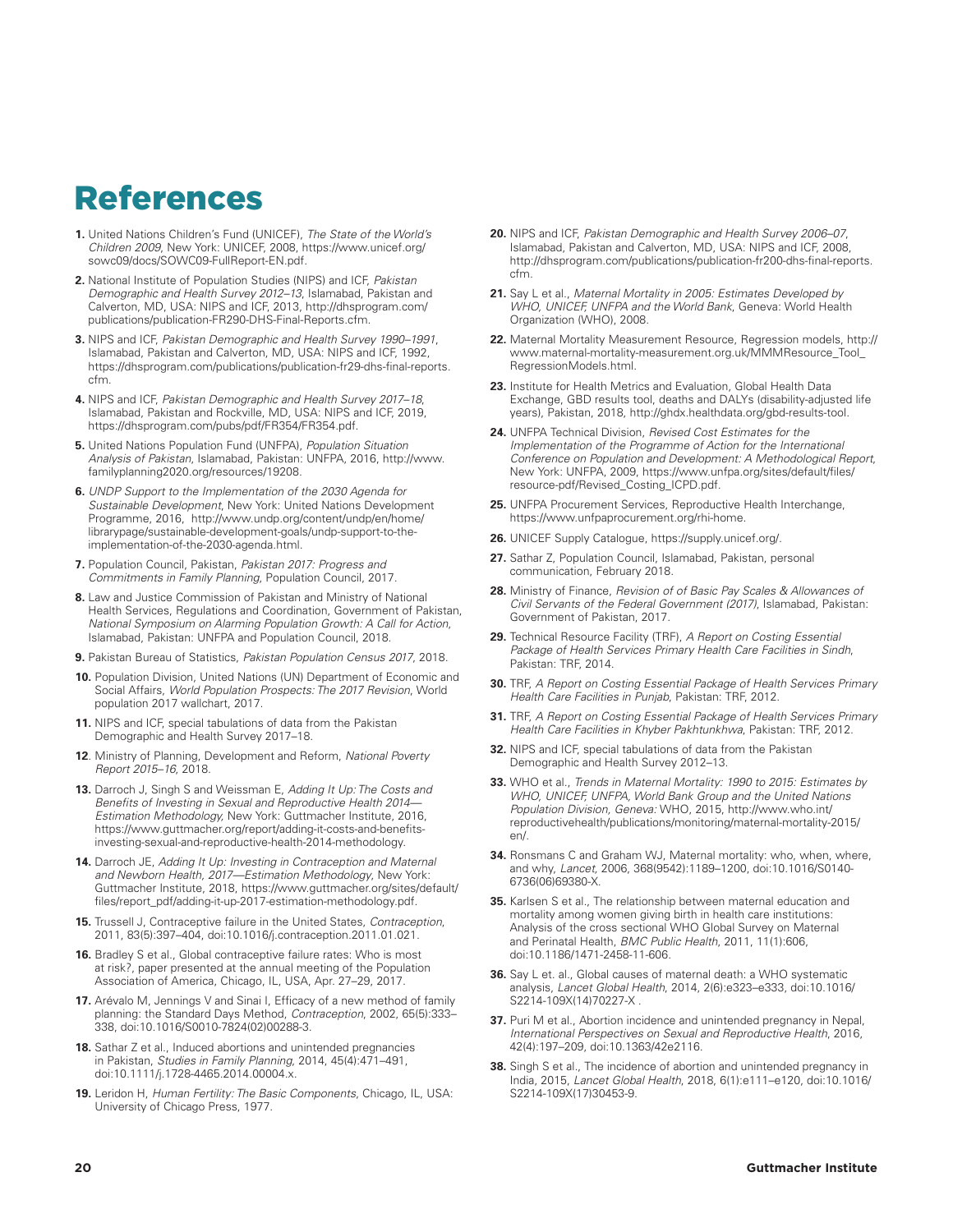- **39.** United Nations Population Division, *Abortion Policies: A Global Review*, New York: UN, 2002.
- **40.** Lawn JE et al., Newborn survival in low resource settings—Are we delivering?, *BJOG*, 2009, 116(Suppl. 1):49–59, doi:10.1111/j.1471- 0528.2009.02328.x.
- **41.** UN Inter-agency Group for Child Mortality Estimation, *Levels & Trends in Child Mortality: Report 2015*, New York: UNICEF, 2015, https:// resourcecentre.savethechildren.net/library/levels-trends-child-mortalityreport-2015.
- **42.** Bhutta ZA et al., Interventions to address maternal, newborn, and child survival: What difference can integrated primary health care strategies make?, *Lancet*, 2008, 372:972–989.
- **43.** Health Department of Sindh, MNCH Program, 2018, https://www. sindhhealth.gov.pk/MNCH-Program.
- **44.** Khan S, *National Maternal, Newborn and Child Health Program, NWFP*, Peshawar, Pakistan: Government of Khyber Pakhtunkhwa.
- **45.** Health Department of Sindh, LHW Program, 2018, https://www. sindhhealth.gov.pk/LHW-Program.
- **46.** Directorate General of Health Services, Government of the Punjab, National Programme for Family Planning and Primary Health Care, 2015, https://dghs.punjab.gov.pk/family\_planning\_primary\_health\_care.
- **47.** Expanded Program on Immunization, Ministry of National Health Services, Regulations and Coordination, Government of Pakistan, 2018, http://www.epi.gov.pk/.
- **48.** Directorate General of Health Services, Government of the Punjab, Malaria Control Program, https://dghs.punjab.gov.pk/rollback\_malaria.
- **49**. See Methods section (page 5) and online methodology at https://www. guttmacher.org/report/adding-it-up-meeting-contraceptive-mnh-needspakistan.
- **50.** Polis CB et al., Typical-use contraceptive failure rates in 43 countries with Demographic and Health Survey data: summary of a detailed report, *Contraception*, 2016, 94(1):11–17, doi:10.1016/j. contraception.2016.03.011.
- **51.** Sundaram A et al., Contraceptive failure in the United States: Estimates from the 2006–2010 National Survey of Family Growth, *Perspectives on Sexual and Reproductive Health*, 49(1):7–16,

doi:10.1363/psrh.12017.

- **52.** Special tabulations of data from Guttmacher Institute, Adding it up: the costs and benefits of investing in sexual and reproductive health, *Fact Sheet*, 2017, https://www.guttmacher.org/fact-sheet/adding-it-upcontraception-mnh-2017.
- **53.** Scoggins S and Bremner J, *FP2020: The Way Ahead, 2016–2017*, Family Planning 2020 (FP2020), 2017, http://2016-2017progress. familyplanning2020.org/en.
- **54.** Family Planning 2020 Commitment: Government of Pakistan, Family Planning Summit for Safer, Healthier and Empowered Futures, London, UK, 2017, https://www.familyplanning2020.org/sites/default/ files/Govt\_Pakistan\_FP2020\_Commitment\_2017\_0.pdf.
- **55.** Pakistan FP2020 Commitment, London Summit on Family Planning, 2012.
- **56.** Razzaq S, Family Planning Expenditures in Pakistan 2017–18: Netherlands Interdisciplinary Demographic Institute and UNFPA Survey Results, 2018.
- **57.** FP2020, 2016 FP2020 annual commitment update questionnaire response: Pakistan, http://www.familyplanning2020.org/sites/default/ files/FP2020\_2016\_Annual\_Commitment\_Update\_Questionnaire-Pakistan\_DLC.pdf.
- **58.** Akhtar S, *National Health Accounts Pakistan 2015–16,* Pakistan Bureau of Statistics, 2018.
- **59.** Ministry of Finance, Government of Pakistan, *Pakistan Economic Survey 2017–18,* 2018, http://www.finance.gov.pk/survey\_1718.html.
- **60.** Sedgh G, Ashford L and Hussain R, *Unmet Need for Contraception in Developing Countries: Examining Women's Reasons for Not Using a Method*, New York: Guttmacher Institute, 2016, https://www. guttmacher.org/report/unmet-need-for-contraception-in-developingcountries.pdf.
- **61.** Cleland J et al., Family planning: the unfinished agenda, *Lancet,* 2006, 368(9549):1810–1827, doi:10.1016/S0140-6736(06)69480-4.